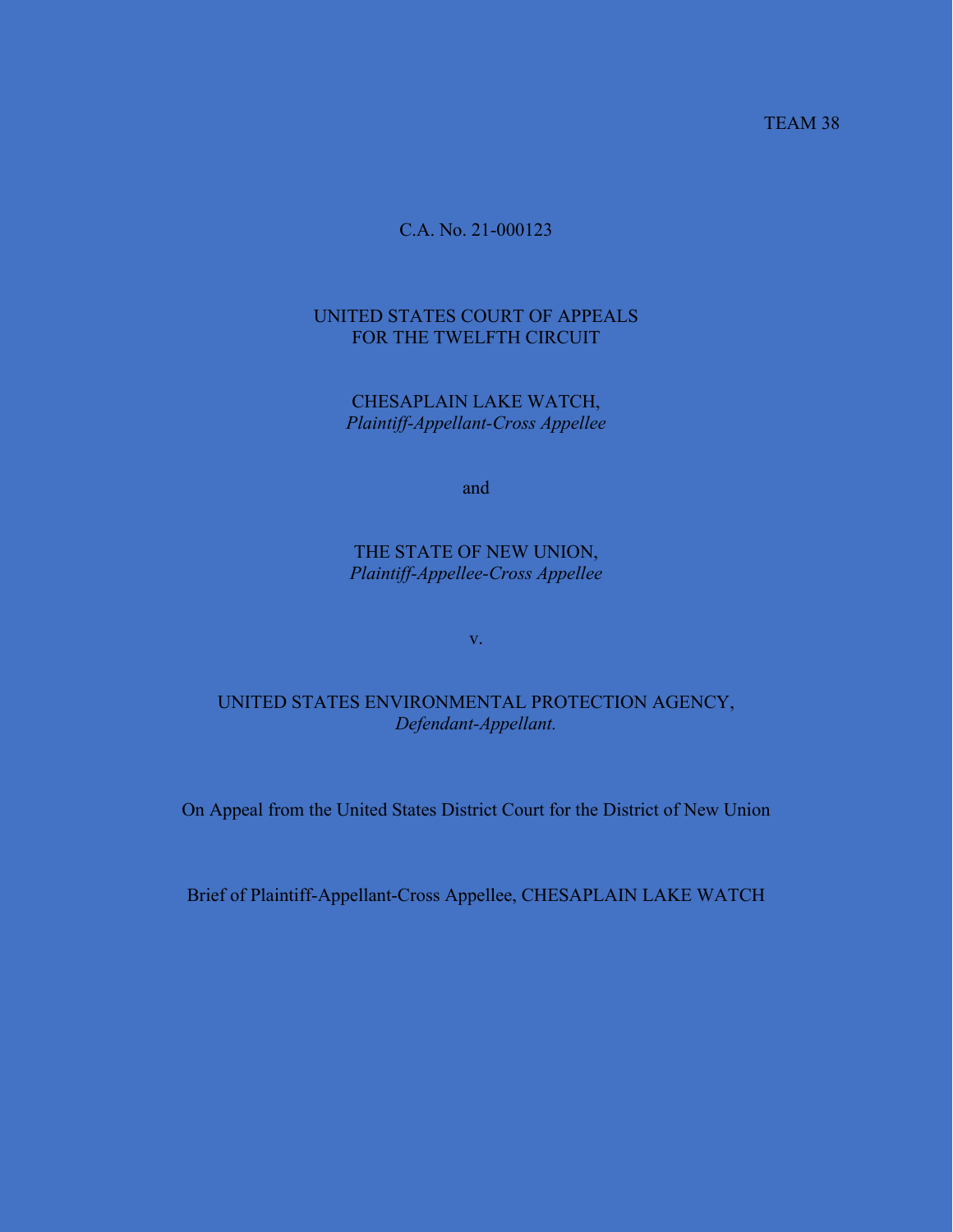## **TABLE OF CONTENTS**

| A.          |                                                                                                                                                                     |
|-------------|---------------------------------------------------------------------------------------------------------------------------------------------------------------------|
| <b>B.</b>   |                                                                                                                                                                     |
| $C_{\cdot}$ |                                                                                                                                                                     |
|             |                                                                                                                                                                     |
|             |                                                                                                                                                                     |
|             |                                                                                                                                                                     |
| I.          | The Issues Presented Are Ripe for Review Because They Are All Pure Legal                                                                                            |
|             | II. EPA's Rejection of New Union's TMDL Does Not Violate the CWA Because<br>EPA Correctly Interprets "Total" to Include Allocation Requirements in "Total           |
|             | EPA's interpretation of "total maximum daily load" is appropriate because<br>А.                                                                                     |
|             | EPA's interpretation of "total" in 40 C.F.R. 130.2(i) is consistent with<br><b>B.</b><br>CWA's purpose and structure and adoption of the regulation is a reasonable |
|             | III. EPA's Annual Phased Percentage Reduction Plan Is Invalid Because It Is in                                                                                      |
|             | EPA's substitution of the term "daily" with "annual" is contrary to the<br>A.<br>plain meaning and language of the CWA and Congress's intent when                   |
|             | EPA's adoption of a phased percentage reduction in pollution loadings<br><b>B.</b><br>violates Section 303(d) because it contradicts the plain meaning and          |
| IV.         | EPA's Creation of a Credit for Anticipated BMP Pollution Reductions<br>Was Arbitrary and Capricious Because There Was No Reasonable Assurance                       |
|             | The credit for anticipated pollution reductions was arbitrary and<br>A.                                                                                             |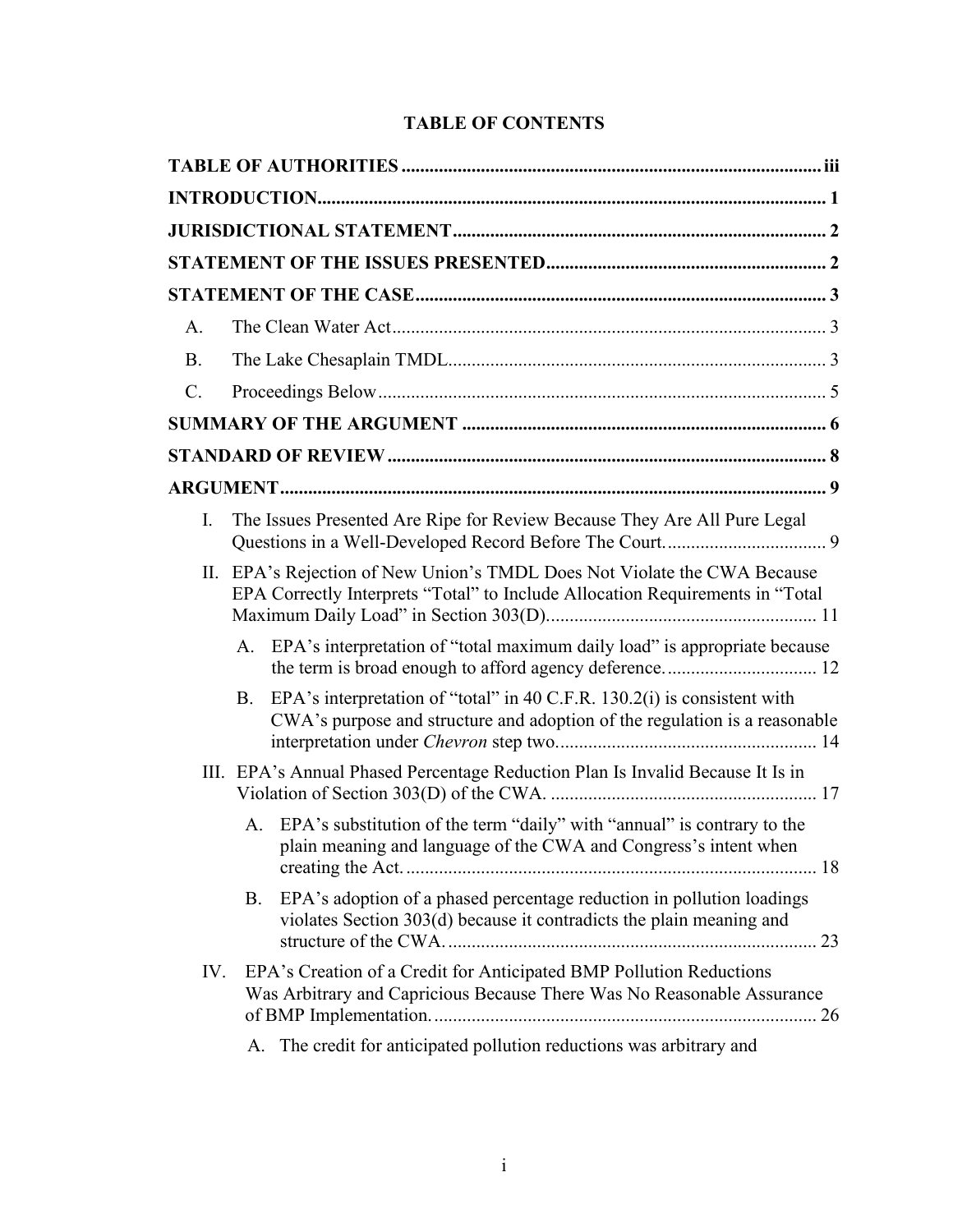| capricious because the lack of reasonable assurance did not permit a<br>reasoned judgment that the TMDL would achieve statutory             |  |
|---------------------------------------------------------------------------------------------------------------------------------------------|--|
| B. Deference to EPA's interpretation of its regulations is unwarranted<br>because the interpretation does not reflect the agency's fair and |  |
|                                                                                                                                             |  |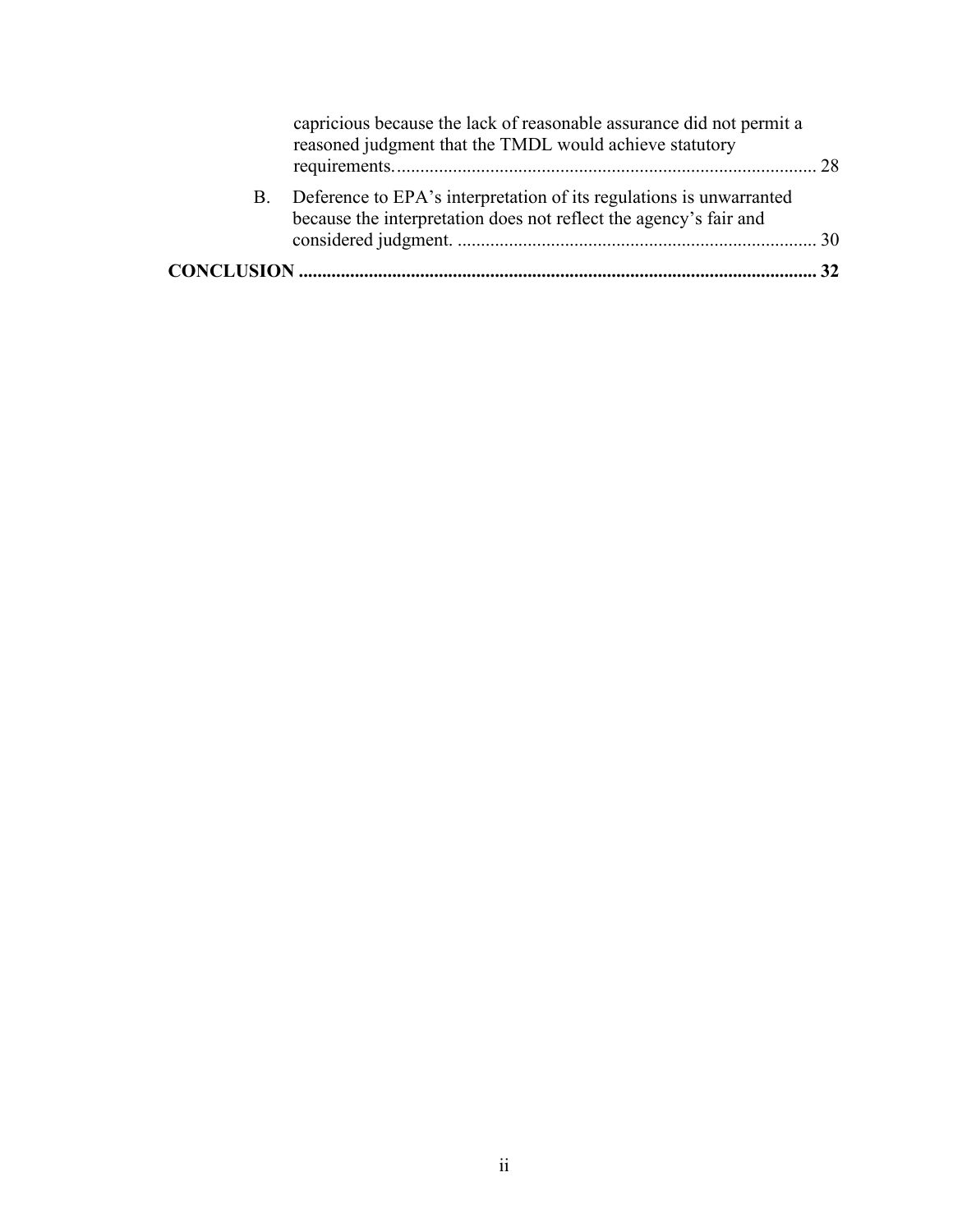# **TABLE OF AUTHORITIES**

# **Cases**

| Abbott Laby's. v. Gardner,                        |
|---------------------------------------------------|
| Am. Farm Bureau Fed'n v. EPA,                     |
| Am. Farm Bureau Fed'n v. EPA,                     |
| Am. Farm Bureau Fed'n v. EPA,                     |
| Arkansas v. Oklahoma,                             |
| Auer v. Robbins,                                  |
| Barrick Goldstrike Mines, Inc., v. Browner,       |
| Bethlehem Steel Corp. v. Train,                   |
| Bravos v. Green,                                  |
| Cement Kiln Recycling Coal. v. EPA,               |
| Chevron USA, Inc. v. Nat. Res. Def. Council,      |
| Citizens to Preserve Overton Park, Inc. v. Volpe, |
| City of Arcadia v. EPA,                           |
| Columbia Broad. Sys. v. United States,            |
| Ctr. for Biological Diversity v. EPA,             |
| Friends of Earth v. EPA,                          |
| Friends of Earth v. EPA,                          |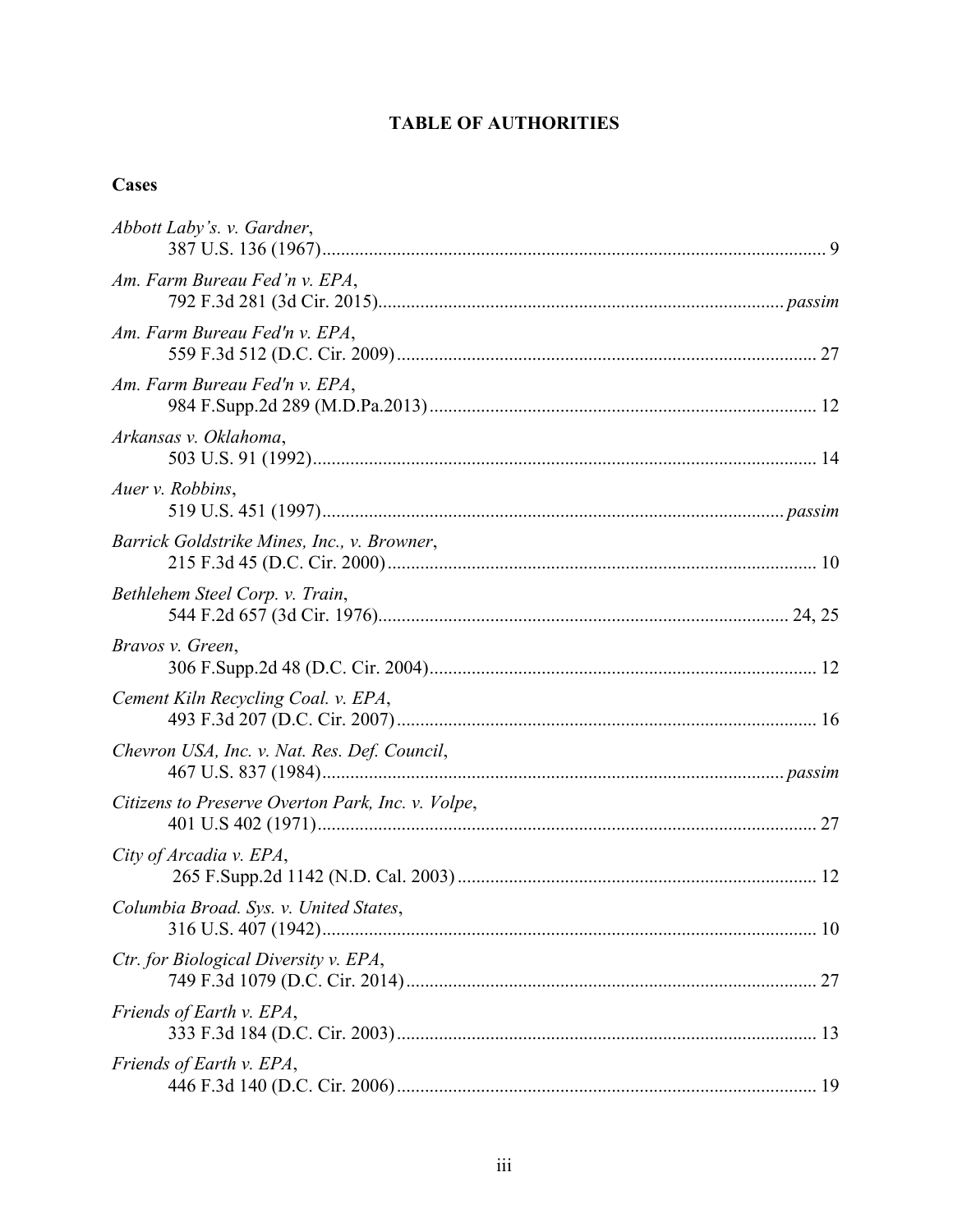| K Mart Corp. v. Cartier, Inc.,                                             |  |
|----------------------------------------------------------------------------|--|
| Mason v. Shinseki,                                                         |  |
| Motor Vehicle Mfrs. Ass'n of U.S., Inc. v. State Farm Mut. Auto. Ins. Co., |  |
| Nat. Res. Def. Council v. EPA,                                             |  |
| Nat. Res. Def. Council v. Muszynski,                                       |  |
| Nat'l Automatic Laundry & Cleaning Council v. Shultz,                      |  |
| Nat'l Cable & Telecomms. Ass'n, Inc. v. Gulf Power Co.,                    |  |
| Ohio Forestry Ass'n Inc. v. Sierra Club,                                   |  |
| Pa. Dep't of Public Welfare v. Sebelius,                                   |  |
| Perez v. Mortgage Bankers Ass'n,                                           |  |
| Pronsolino v. Nastri,                                                      |  |
| PUD No. 1 of Jefferson Cnty. v. Wash. Dep't of Ecology,                    |  |
| Sierra Club v. Meiburg,                                                    |  |
| Thomas v. Jackson,                                                         |  |
| <b>Statutes</b>                                                            |  |
|                                                                            |  |
|                                                                            |  |
|                                                                            |  |
|                                                                            |  |
|                                                                            |  |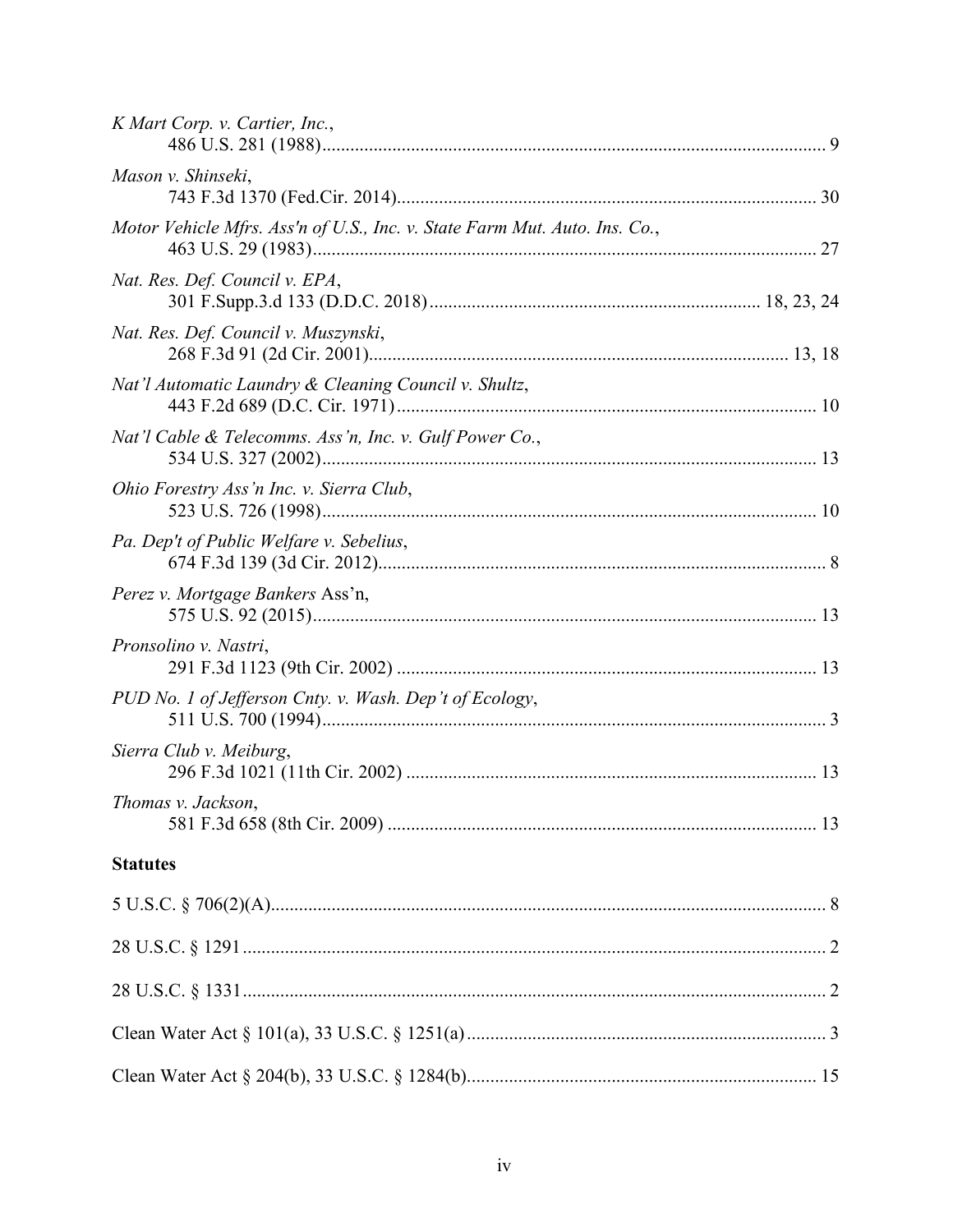|--|--|

# **Regulations**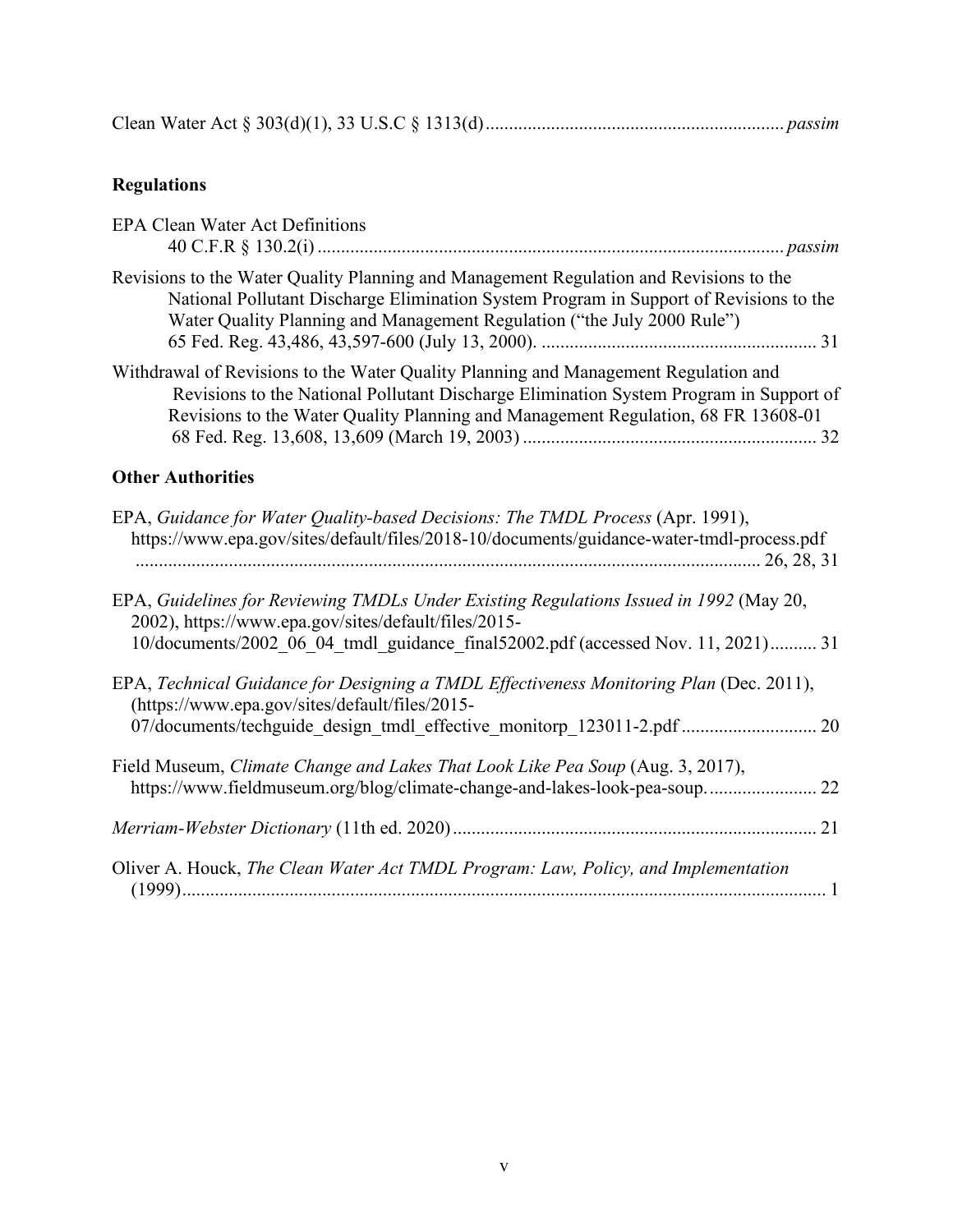#### **INTRODUCTION**

The Clean Water Act was created with the ambitious goal of preventing, reducing, and eventually completely eliminating pollution in the nation's waters. Initially, technology-based controls were adequate to steer the country towards these aspirations, but eventually they began to see a declining rate of return. Acting to continue pursuit of clean water, Congress updated the Clean Water Act and expanded the Environmental Protection Agency's authority, simultaneously switching the emphasis from technology-based controls to water quality-based actions.

At the heart of these new water-quality based actions was the total maximum daily load (TMDL) program. Facially, a TMDL can be summed up to what its name implies; it provides a value for the "total maximum daily load" of pollutants that may enter a water body without impairing the water quality. In reality, a TMDL is much more than that. It is a powerful regulatory tool that helps address the problems that plague the nation's waters by identifying the sources of pollution and providing guidance on how the issue can be rectified. "The [total maximum daily load (TMDL)] program is crucial to success because it brings rigor, accountability, and statutory authority to the process." Oliver A. Houck, *The Clean Water Act TMDL Program: Law, Policy, and Implementation* 3 (1999) (quoting Robert Perciasepe, Assistant Administrator for Water, EPA).

However, the Environmental Protection Agency has faltered in its use of TMDLs as an effective tool for protecting the environment, and the state of New Union has placed industry concerns over the ability of its citizens to enjoy clean, safe water. If this damage to the integrity of the TMDL system is not repaired, it could infect the entire process and erode the rigor and accountability essential to achieving the aspirations of the Clean Water Act.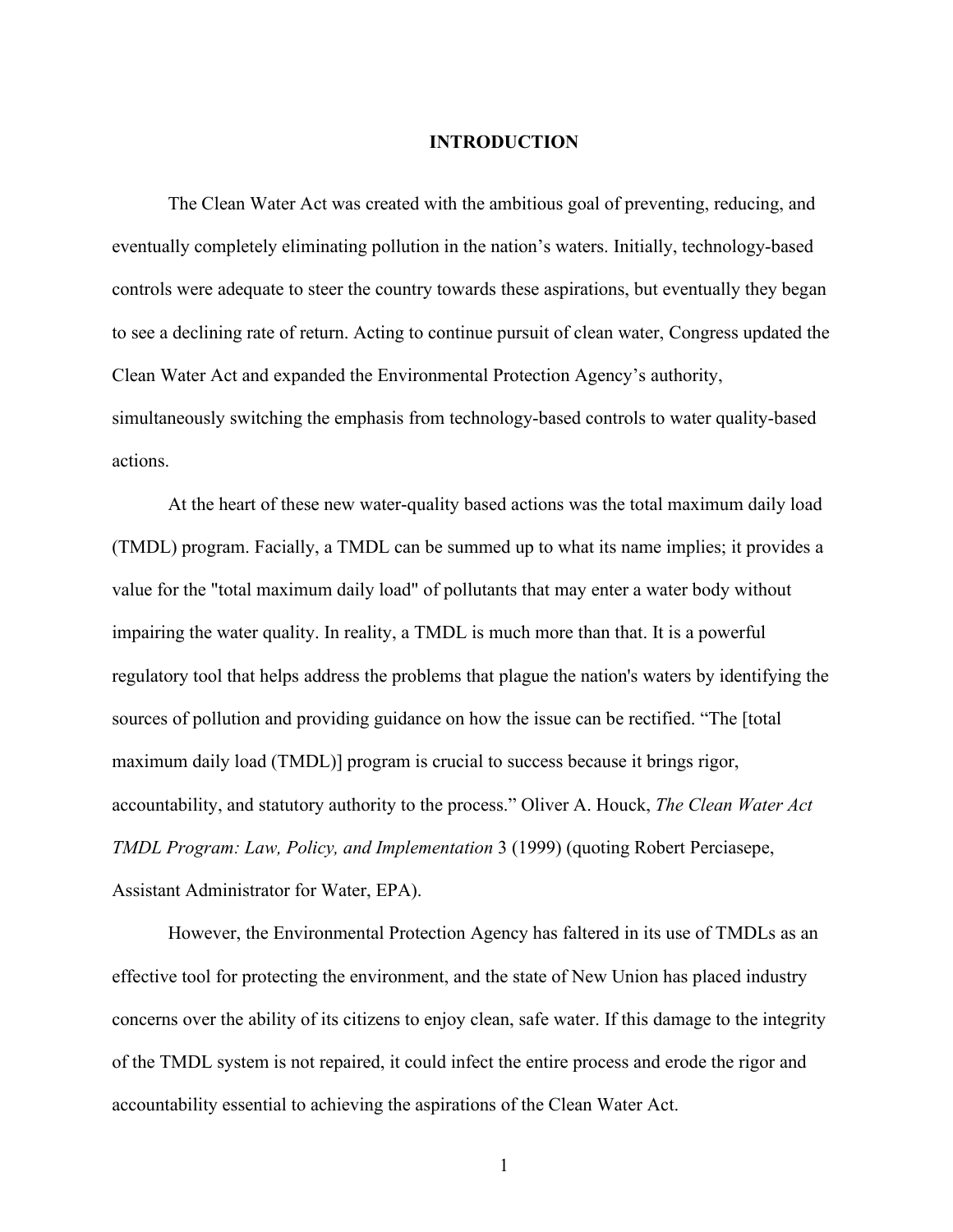#### **JURISDICTIONAL STATEMENT**

The district court had jurisdiction under 28 U.S.C. § 1331 because this case arises under the federal Clean Water Act (CWA). This Court has jurisdiction pursuant to 28 U.S.C. § 1291, which provides that "courts of appeal shall have jurisdiction of appeals from all final decisions of the district courts of the United States."  Plaintiff New Union filed action No. 66-CV-2020 on January 14, 2020, and Plaintiff CLW filed action No. 73-CV-2020 on February 15, 2020.

#### **STATEMENT OF THE ISSUES PRESENTED**

- I. Is EPA's rejection of New Union's Chesaplain Watershed phosphorus TMDL and subsequent adoption of its own TMDL and implementation plan for Lake Chesaplain ripe for judicial review?
- II. Is EPA's rejection of New Union's Chesaplain Watershed phosphorus TMDL for failing to include wasteload allocations and load allocations contrary to the law, as an incorrect interpretation of the term "total maximum daily load" in CWA Section 303(d)?
- III. Does EPA's adoption of a TMDL for the Lake Chesaplain Watershed consisting of annual pollution loading reduction to be phased in over five years violate the CWA Section 303(d) requirements for a valid TMDL?
- IV. Is EPA's adoption of a credit for anticipated BMP pollution reductions to reduce stringency of wasteload allocations for point sources arbitrary and capricious or an abuse of discretion due to the lack of reasonable assurance of BMP implementation?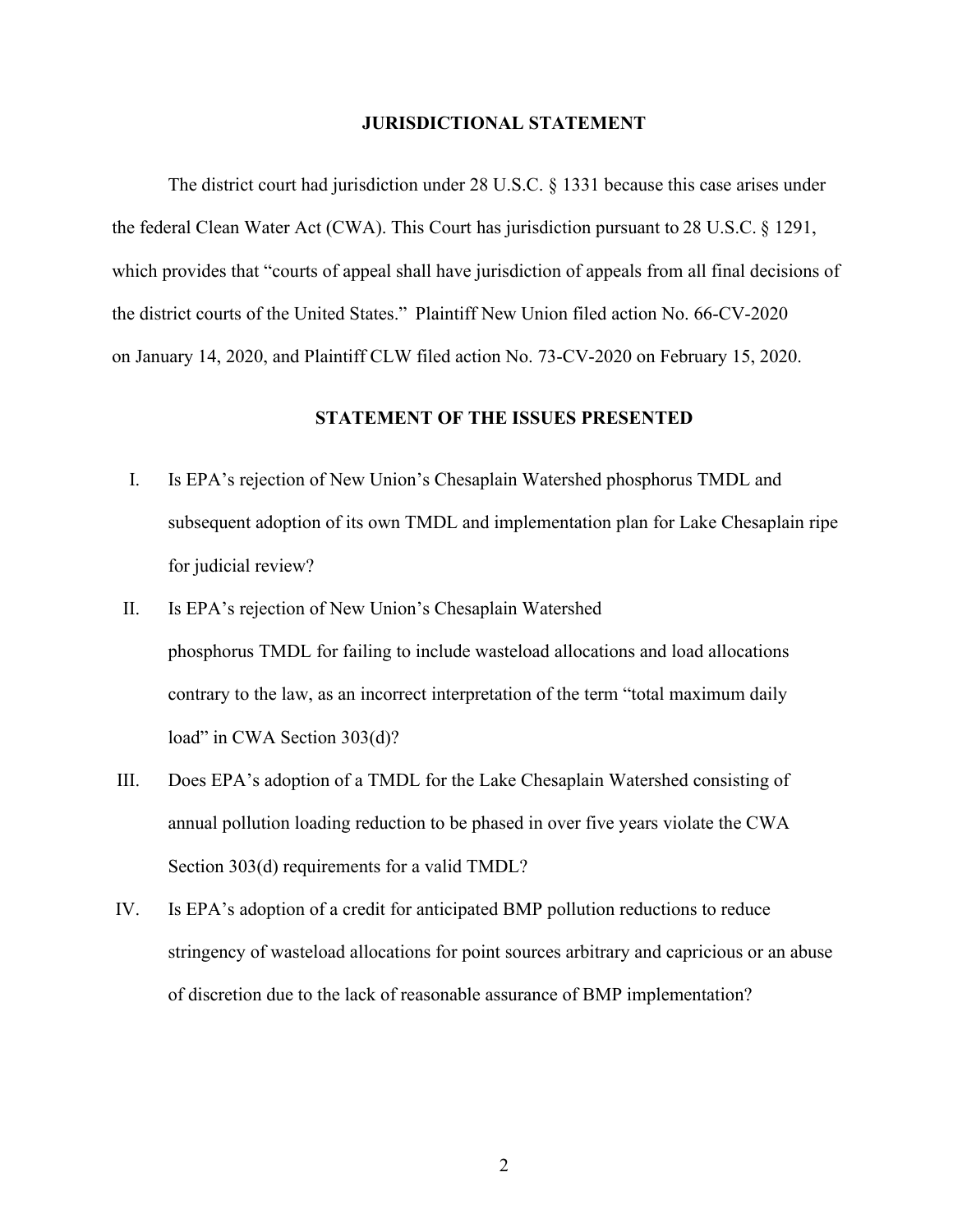#### **STATEMENT OF THE CASE**

#### **A. The Clean Water Act**

The Clean Water Act (CWA) was designed to "restore and maintain the chemical, physical, and biological integrity of the nation's waters." CWA § 101(a), 33 U.S.C. § 1251(a). The Act was created with the goal of "eliminating the discharge of pollutants into the nation's navigable waters." CWA  $\S$  101(a)(1), 33 U.S.C.  $\S$  1251(a)(1). In pursuit of this goal, the CWA requires EPA to "establish and enforce technology-based limitations on individual discharges into the country's navigable waters from point sources." *PUD No. 1 of Jefferson Cnty. v. Wash. Dep't of Ecology*, 511 U.S. 700, 704 (1994). Alongside the establishment of these "effluent limitations," the CWA also requires each state to "institute comprehensive water quality standards (WQS) establishing water quality goals for all intrastate waters." *Id.* These WQS are based on the designated uses of the navigable waters. CWA  $\S 303(c)(2)(a)$ , 33 U.S.C.  $\S$  $1313(c)(2)(A)$ .

When a state determines that a water body does not meet its established WQS, section  $303(d)(C)$  requires that the state "establish... the total maximum daily load, for... pollutants." 33 U.S.C. § 1313 (d)(1)(C). This "total maximum daily load" shall be "established at a level necessary to implement the applicable [WQS] with seasonal variations and a margin of safety." *Id*.

#### **B. The Lake Chesaplain TMDL**

In 2008, the state of New Union created the Lake Chesaplain Study Commission (the Commission) in response to declining water quality within the lake. Record at 8. In the summer of 2012, the Commission issued a report that made several conclusions regarding the health of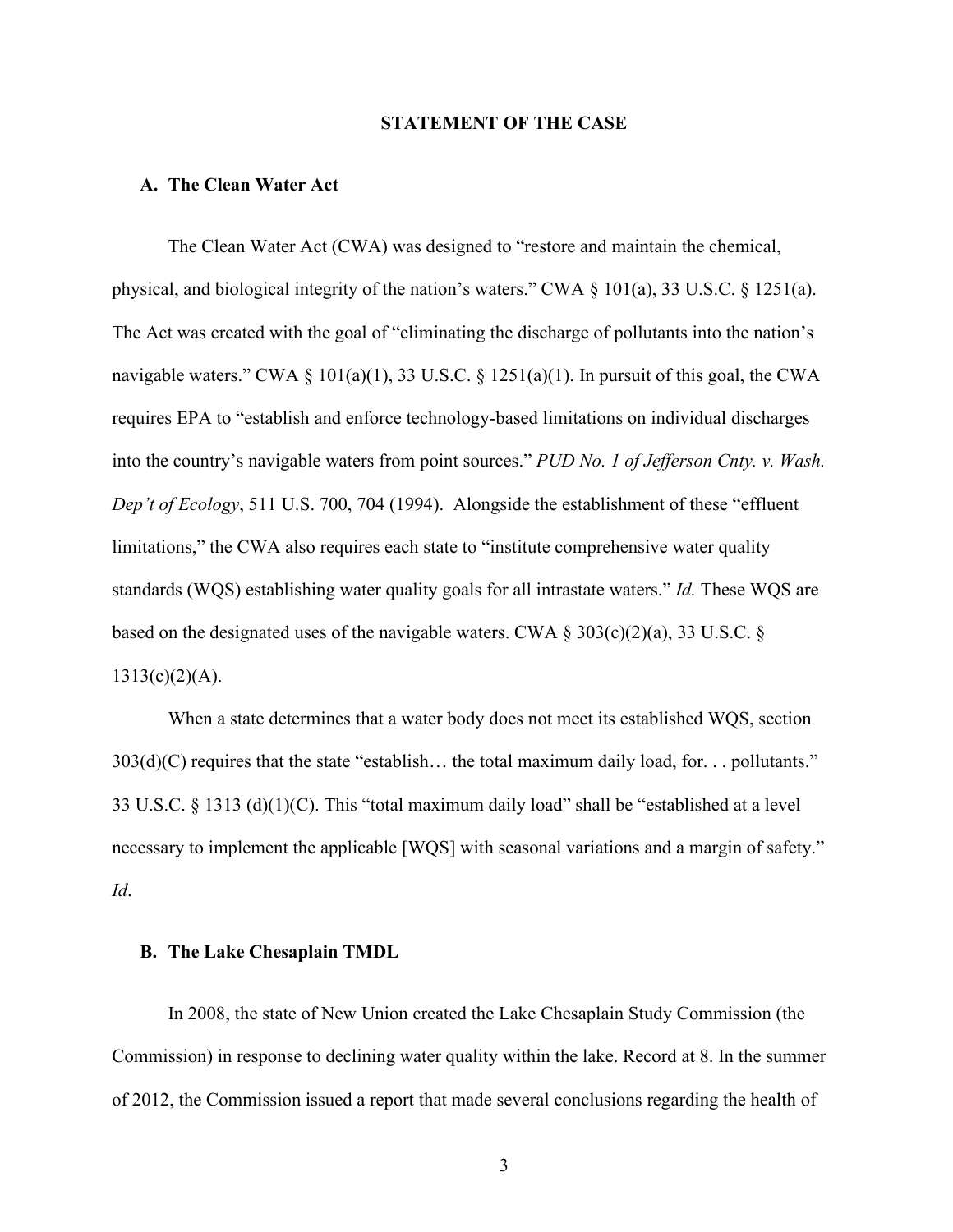the lake. *Id.* In this report, the Commission determined that Lake Chesaplain was suffering eutrophication (excessive algal growth) fueled by heightened levels of phosphorus. *Id.* Following this determination, phosphorus levels were measured by the Commission and varied from 0.020 mg/l to 0.034 mg/l. *Id*. The Commission determined that the maximum level of phosphorus in a healthy lake ecosystem would be 0.014 mg/l. *Id*. The Commission also determined that the state's WQS were violated by the lake's odor and the clarity of the water.

In 2014, the New Union Division of Fisheries and Environmental Control (DOFEC) adopted the Commission's measurement for healthy levels of phosphorus of 0.014 mg/l and listed Lake Chesaplain on its list of impaired waters, which it submitted to EPA. *Id*.

DOFEC did not submit a TMDL for Lake Chesaplain and in 2015 the environmental group Chesaplain Lake Watch (CLW) served a notice of intent to sue to EPA and the state of New Union should they fail to create a TMDL. *Id*. DOFEC began creating a TMDL using a supplemental report made by the Commission which calculated the total amount of phosphorus that may be discharged before violating WQS and the current sources of phosphorus. *Id*. at 9. The maximum amount allowed based on WQS was calculated at 120 metric tons (mt) and was found to be totaling 180 mt as of 2015. *Id*. The report found that the largest contributor of phosphorus was concentrated animal feeding operations (CAFOs) which had been given nonpoint source status despite being generally categorized as point sources by the CWA. *Id.*  Additionally, the supplemental report indicated that neither of the recognized point sources had permits due to lack of guidance by EPA regarding relevant effluent limitations for the sources. *Id*.

DOFEC began public comment on the proposed TMDL in October 2017. *Id*. This proposed TMDL included an equal phased reduction in phosphorus discharges for both nonpoint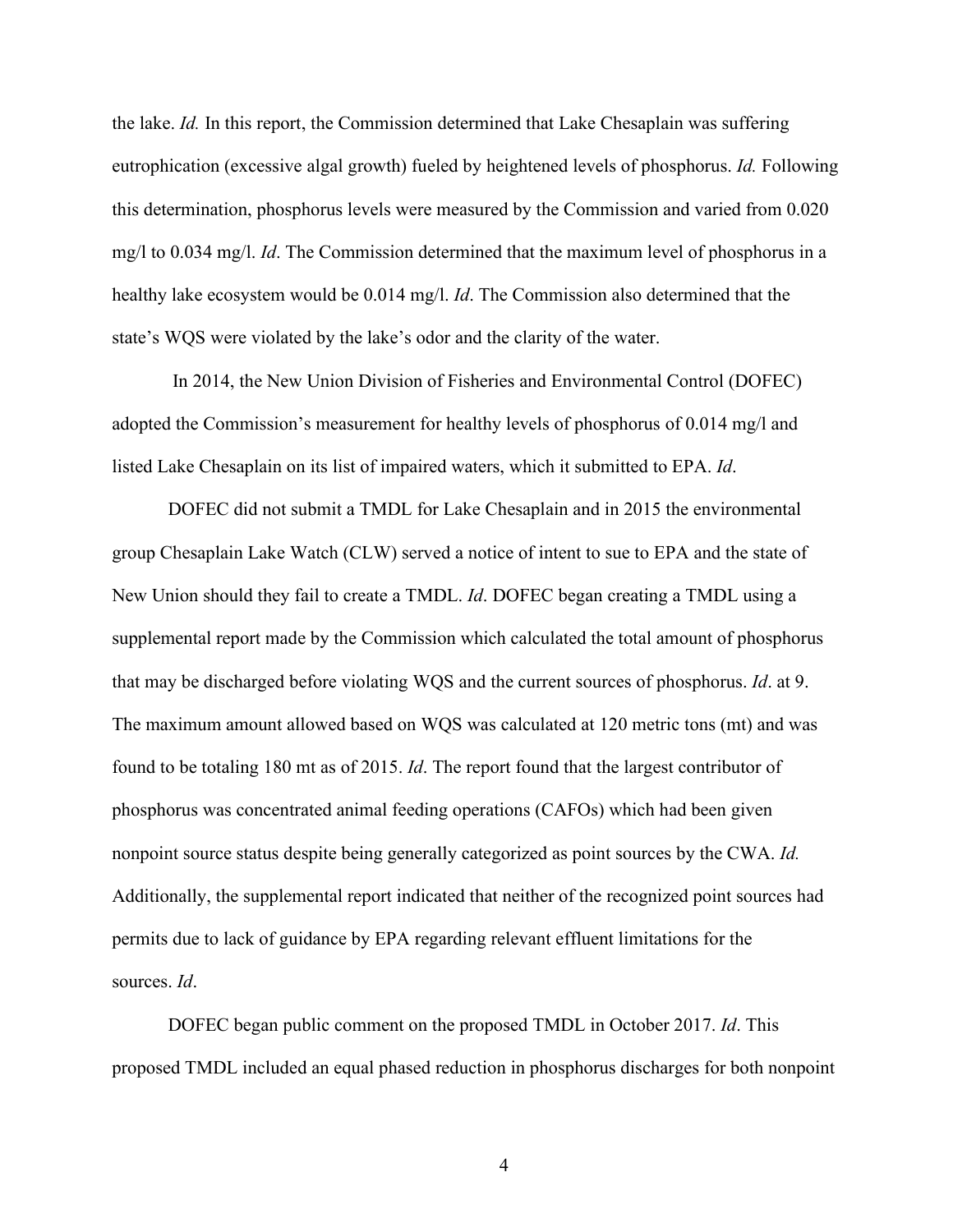and point sources by 35%. *Id*. This 35% phased reduction would begin with a 7% decrease and would decrease by another 7% each year for a total of 5 years. *Id*. Point sources would be controlled by permit limitations and nonpoint sources would be required to implement proposed best management practices (BMPs). *Id*. DOFEC's proposed TMDL was opposed by nearly all effected parties and in 2018 DOFEC rescinded its proposed TMDL, instead adopting one consistent with the CAFOs position. Record at 10. This TMDL consisted solely of a 120 mt annual maximum, with no breakdown of wasteload and load allocations or methodology for achieving the proposed maximum. *Id*.

Under its backstop authority, EPA rejected this TMDL as inadequate and adopted the original TMDL proposed by DOFEC in 2017. *Id*. EPA used this TMDL as the basis for its "Chesaplain Watershed Implementation Plan" (CWIP). *Id*. The CWIP did not require reasonable assurance that the proposed BMP measures would be adopted by nonpoint sources. *Id*.

#### **C. Proceedings Below**

The state of New Union and CLW filed motions for summary judgment in early 2020. Record at 14. New Union challenged EPA's rejection of its proposed TMDL for the Lake Chesaplain watershed, arguing that its proposed TMDL satisfied all CWA requirements. Record at 11. It argued that EPA's regulation requiring a state's TMDL submission to include an allocation of the total maximum daily load between point, nonpoint, and natural sources is contrary to law. *Id*. CLW challenged EPA's TMDL on two fronts. *Id*. First, CLW claimed that the annual loading limit to be phased in over five years violates the CWA. *Id*. Second, CLW claimed that EPA cannot take credit for phosphorus loadings in anticipation of nonpoint sources implementing BMPs because they have no authority to require them to do so. *Id*. Finally, EPA claimed that both plaintiffs' claims were invalid because the TMDL and the CWIP it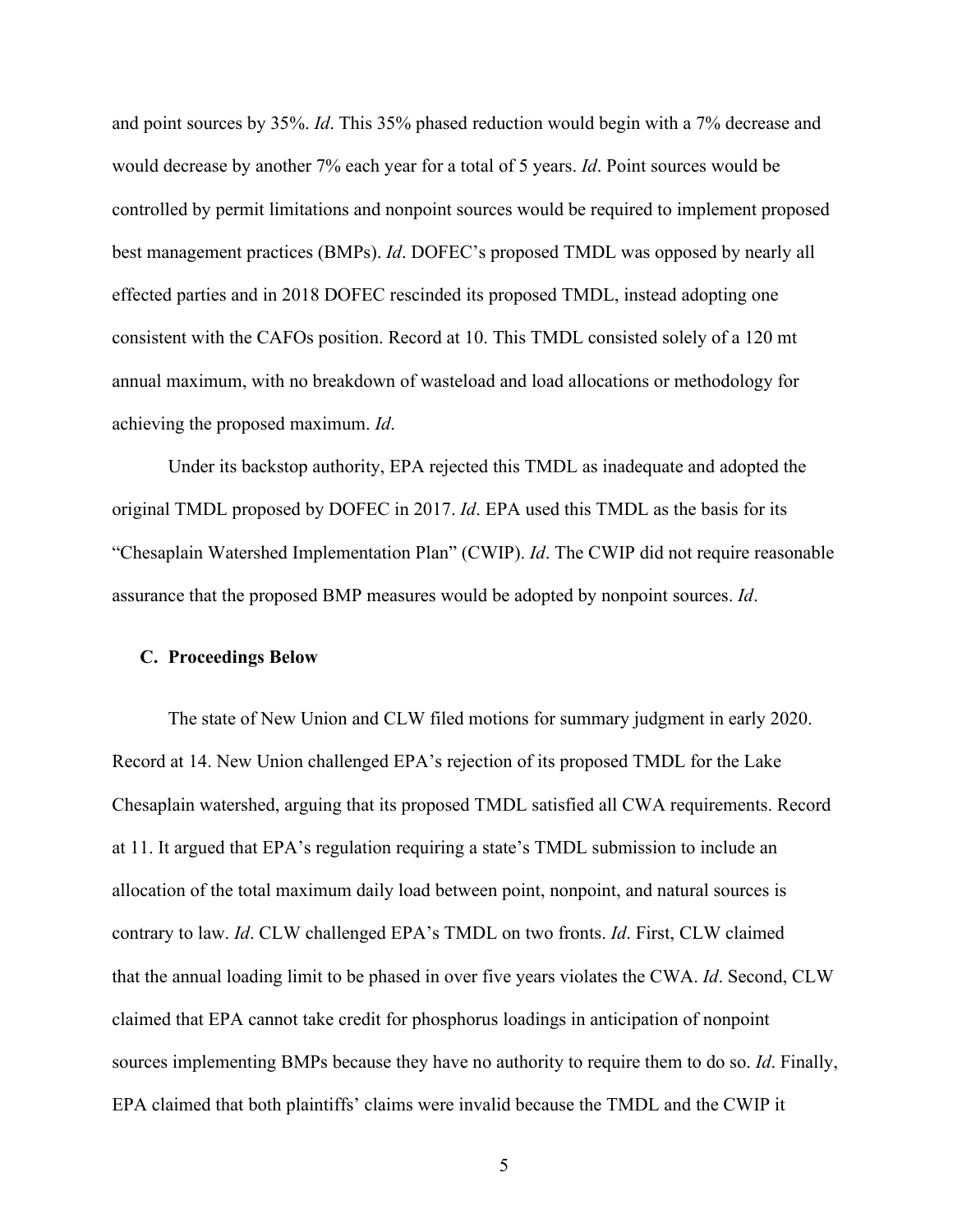created are consistent with CWA requirements and are adequately supported by evidence within the record. *Id*. EPA also claimed that both complaints are not ripe because implementation of its TMDL will not have any immediate effects. *Id*.

The district court denied EPA's motion for summary judgment in part, Record at 5, stating that the issue of EPA's TMDL was ripe for review and that its definition of TMDL requiring WLAs and LAs contradicts the plain meaning and intention of Congress. Record at 12, 13. The district court granted CLW's motion for summary judgment in part, holding that EPA's construction of the phrase "total maximum daily load" to allow for both an annual measurement standard and a phased percentage reduction contradicts the plain meaning and structure of the CWA. Record. at 14-15. However, the district court disagreed with CLW's second claim and held that EPA's decision to take credit for nonpoint source BMPs was not arbitrary and capricious or an abuse of discretion. Record at 16. Finally, the district court granted New Union's motion for summary judgment in part by vacating EPA's determination to substitute its own TMDL for the Lake Chesaplain watershed after rejecting New Union's. *Id*.

#### **SUMMARY OF THE ARGUMENT**

The district court was correct in determining that this action was ripe for judicial review and that EPA's TMDL allowing for an annual phased percentage reduction in pollution loading was invalid under CWA Section 303(d). The district court erred in its asserting that 40 C.F.R. 130.2(i) contradicts the plain meaning and congressional intent of CWA Section 303(d), and that the regulation is contrary to law under *Chevron* step one. *See Chevron USA, Inc. v. Nat. Res. Def. Council*, 467 U.S. 837 (1984). Additionally, it erred in determining that EPA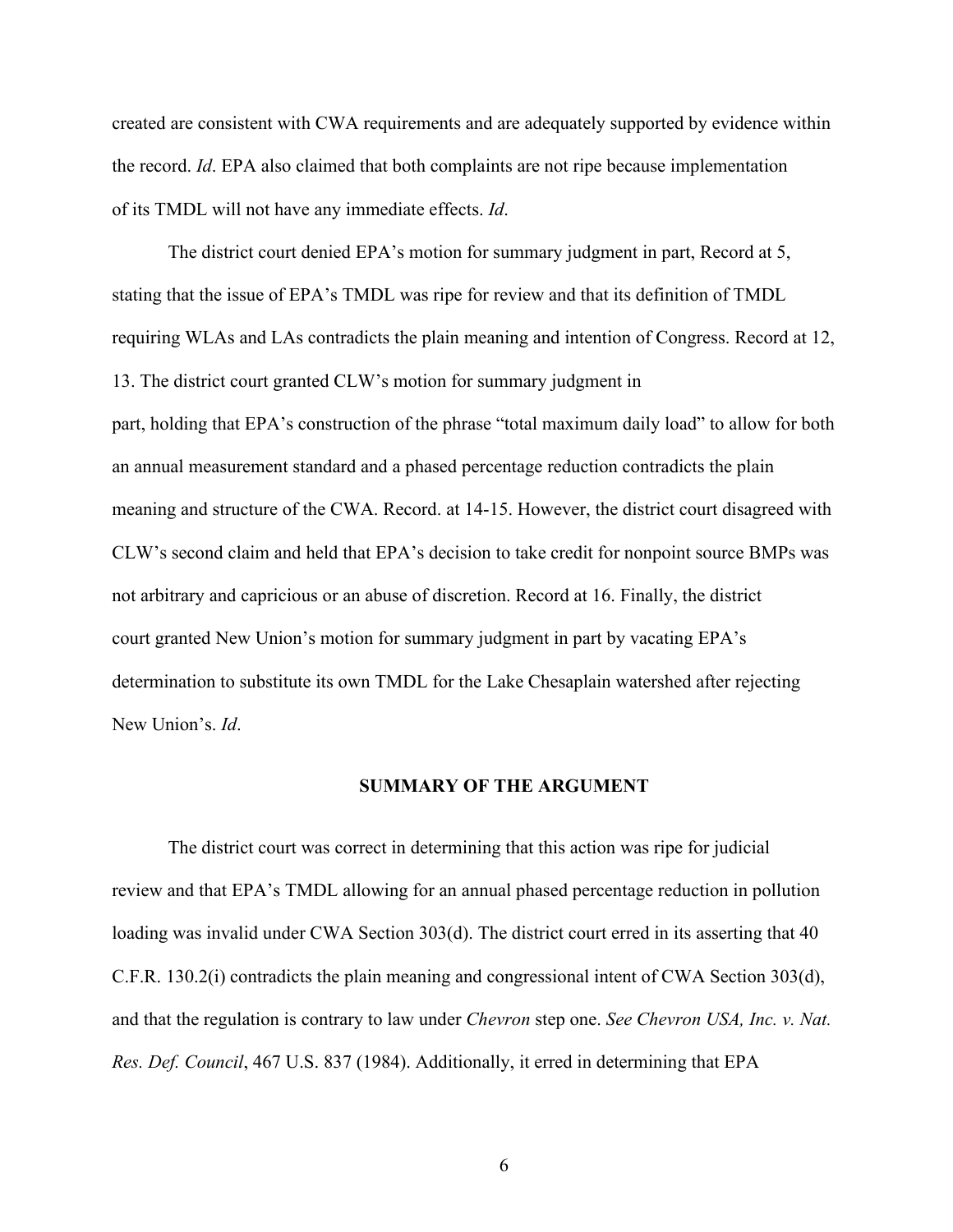was not required to seek reasonable assurance of BMP implementation by nonpoint sources in order to create a credit allowing for less stringent point source loading.

EPA's rejection of New Union's TMDL is ripe for review because all the facts necessary to adjudicate the claim are well-developed in the record before the Court. While EPA's TMDL has yet to be implemented and enforced, its promulgation is a final agency action from which legal consequences will flow and for which delay of judicial review will impose hardship upon the parties. Without immediate review of the TMDL in question, New Union may not move forward with continued planning or implementation. As New Union dischargers rely on this planning and implementation to manage their operations, delayed review would impose hardship on them and also limit their ability to promptly and effectively implement any new measures required under the TMDL. For these reasons, EPA's rejection of New Union's TMDL for lack of allocations is ripe for review.

EPA's interpretation of "total" in Section 303(d) is reasonable and not contrary to the CWA. The assertion that allocations are necessary to achieve WQS is strongly supported by the Act's purpose and structure, other uses of the term "total," and the substantive requirements. An interpretation that "total" does not include allocations limits the information provided by a TMDL and diminishes its effectiveness at achieving WQS. EPA's interpretation of the term "total" within "total maximum daily load" in 40 C.F.R. 130.2(i) to include allocations is thus appropriate and a reasonable interpretation under *Chevron* step two.

EPA's TMDL is invalid under Section 303(d) of the CWA because its annual phased percentage reduction plan violates the plain meaning and language of Section 303(d) and disregards congressional intent. The TMDL substitutes the statutorily mandated "daily" standard with an "annual" one even though Congress has explicitly indicated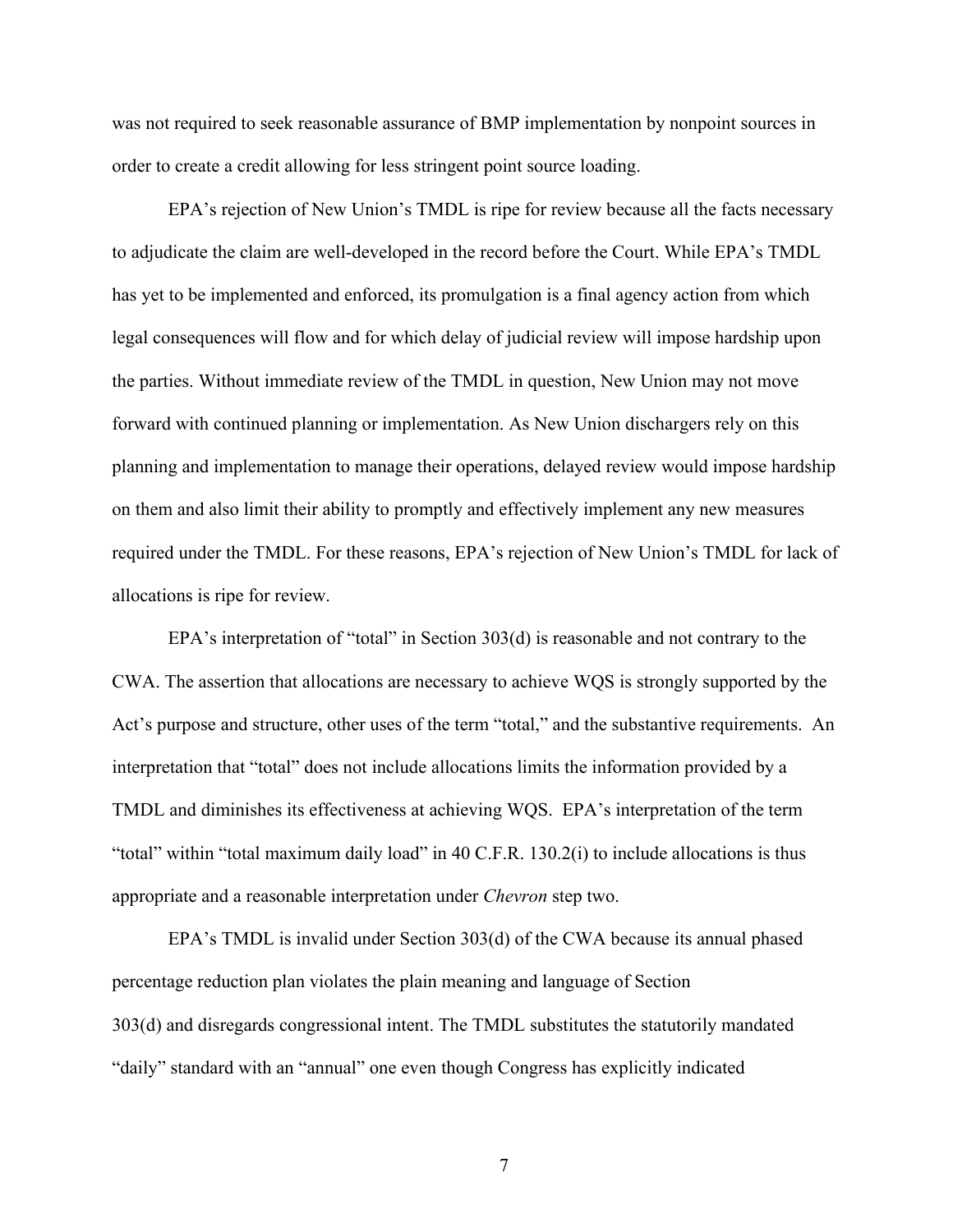that "daily" is the correct standard for a TMDL through its deliberate inclusion of the term, as opposed to another standard of measurement or omission of a standard entirely. Furthermore, Section 303(d) requires that a TMDL account for seasonal variations and an annual standard does not allow for this. Accordingly, EPA's TMDL does not survive review under *Chevron* step one because there is no ambiguity within the statute regarding what measurement of time Congress intended to be utilized. Even if the TMDL survives review under *Chevron* step one it fails *Chevron* step two because it is unreasonable to allow implementation of a TMDL that does not allow for seasonal variations.

Beyond this, there is no statutory support within Section 303(d) allowing for a *phased* percentage reduction nor is there anything in the legislative history of the Act that would indicate Congress intended to let EPA administratively extend deadlines for statutory compliance.

Finally, creating credits for proposed BMPs without reasonable assurance of implementation was arbitrary and capricious and an abuse of agency discretion. The reasonable assurance standard is appropriate and necessary to achieve the goals of the CWA because it allows EPA to make practical assumptions that proposed TMDLs will actually meet statutory requirements. Furthermore, failure to require reasonable assurance of BMP implementation was arbitrary and capricious because it directly contradicts EPA's reasoned judgment on the subject.

#### **STANDARD OF REVIEW**

Appeals to a district court's grant of summary judgment brought under the Administrative Procedure Act (APA) are reviewed *de novo. Pa. Dep't of Public Welfare v. Sebelius*, 674 F.3d 139, 146 (3d Cir. 2012). Agency actions which are "arbitrary, capricious, an abuse of discretion, or otherwise not in accordance with law" must be declared unlawful and set aside. 5 U.S.C. § 706(2)(A).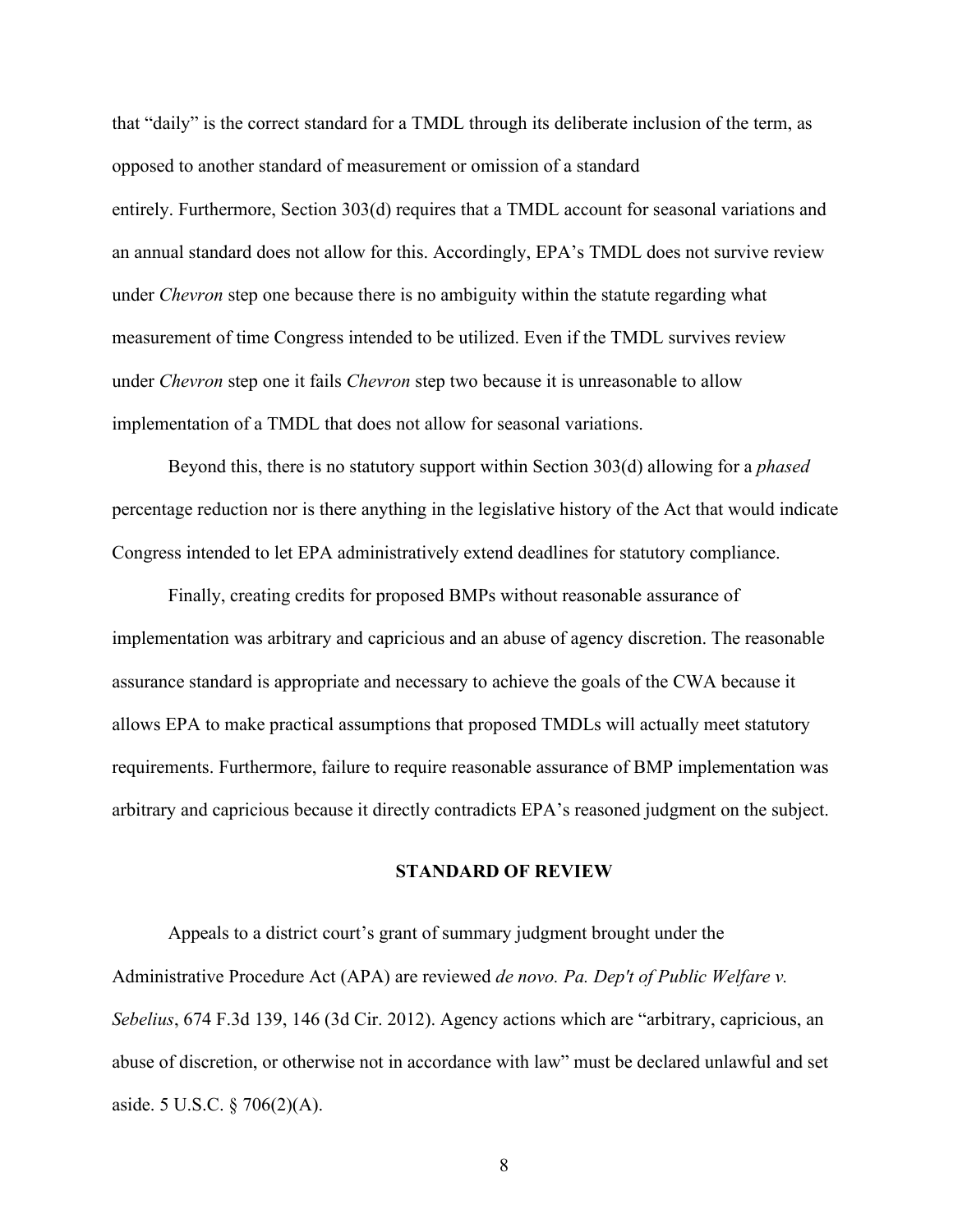This case concerns statutory construction questions regarding the CWA and therefore the Court must apply the two-step analysis established by the Supreme Court in *Chevron. See Chevron USA, Inc. v. Nat. Res. Def. Council*, 467 U.S. 837. The first step requires the Court to "look to the particular statutory language at issue, as well as the language and design of the statute as a whole." *K Mart Corp. v. Cartier, Inc.*, 486 U.S. 281, 291 (1988). If Congressional intent is clear, then analysis ends, and the Court "must give effect to the unambiguously expressed intent of Congress." *Chevron*, 467 U.S. at 842-43. If this Court determines that the statute is ambiguous, it must proceed to the second part of the analysis and decide whether EPA's construction is permissible. *See Id*. at 843. Reasonableness is the standard used for deciding permissibility. *Am. Farm Bureau Fed'n v.* EPA, 792 F.3d 281, 307 (3d Cir. 2015).

Additionally, this case concerns an agency's interpretation of its own regulations, a review which is governed under the *Auer* standard. *See Auer v. Robbins*, 519 U.S. 451 (1997). Courts should not defer to an agency's interpretation of its own regulations when the interpretation is "plainly erroneous or inconsistent with the regulation." *Id*. When a regulation is ambiguous the agency's interpretation must reflect its "fair and considered judgment." *Id*. at 462

#### **ARGUMENT**

## **I. The Issues Presented Are Ripe for Review Because They Are All Pure Legal Questions in a Well-Developed Record Before The Court.**

A challenge to a regulation pre-enforcement is ripe if the issues presented are fit for judicial review and the parties would experience hardship if review were further delayed. *Abbott Laby's. v. Gardner*, 387 U.S. 136, 149 (1967). EPA argues that none of the issues with the Chesaplain TMDL are ripe for review because the mere adoption of a TMDL will not impact parties without being incorporated into specific permits or other regulatory actions. Record at 12.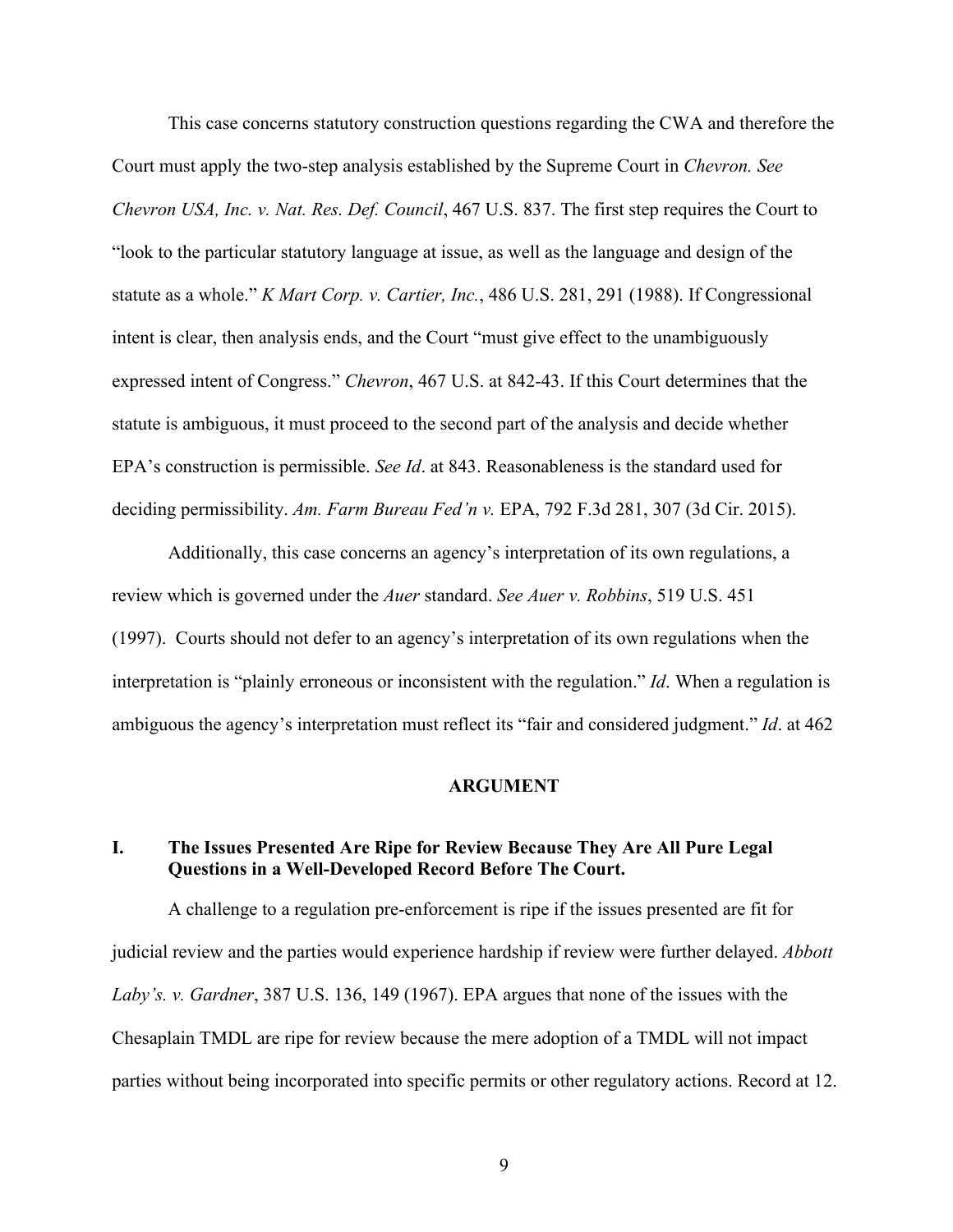While the TMDL has yet to be enforced or incorporated officially into New Union's continuing planning process for TMDLs, the dischargers along the Lake must prepare for planning in anticipation of eventual TMDL implementation. Additionally, renewal of the outdated NPDES permits for point source limitations are not calculable without a determination on the issues presented. Thus, EPA is unlikely to set limits for point sources that will achieve WQS without a determination on the TMDL's validity. Accordingly, delay of review would impose hardship on New Union because without a ruling, dischargers are left with no guidance for planning plan. Therefore, this Court should affirm the district court's finding that the issues raised are fit for adjudication because New Union and CLW will be prejudiced if the validity of the Chesaplain TMDL is not subject to immediate judicial review.

All necessary administrative actions providing concrete affect or final agency action must meet two conditions. First, the action must mark the completion of the agency's decision-making process, and second, must be one from which "legal consequences will flow." *Barrick Goldstrike Mines, Inc., v. Browner*, 215 F.3d 45, 48 (D.C. Cir. 2000). Any level of regulatory authority which has the force of law suffices as the "finality" elements of reviewable agency actions. *Columbia Broad. Sys. v. United States*, 316 U.S. 407 (1942). The purpose of the finality rule on agency actions is to prevent courts from entangling themselves in abstract disagreement of administrative policies by avoiding premature adjudication. *Nat'l Automatic Laundry & Cleaning Council v. Shultz*, 443 F.2d 689, 698 (D.C. Cir. 1971). Thus, the key concerns address whether judicial intervention would inappropriately interfere with further administrative action and whether the courts would benefit from further factual development of the issues presented. *See Ohio Forestry Ass'n Inc. v. Sierra Club*, 523 U.S. 726 (1998).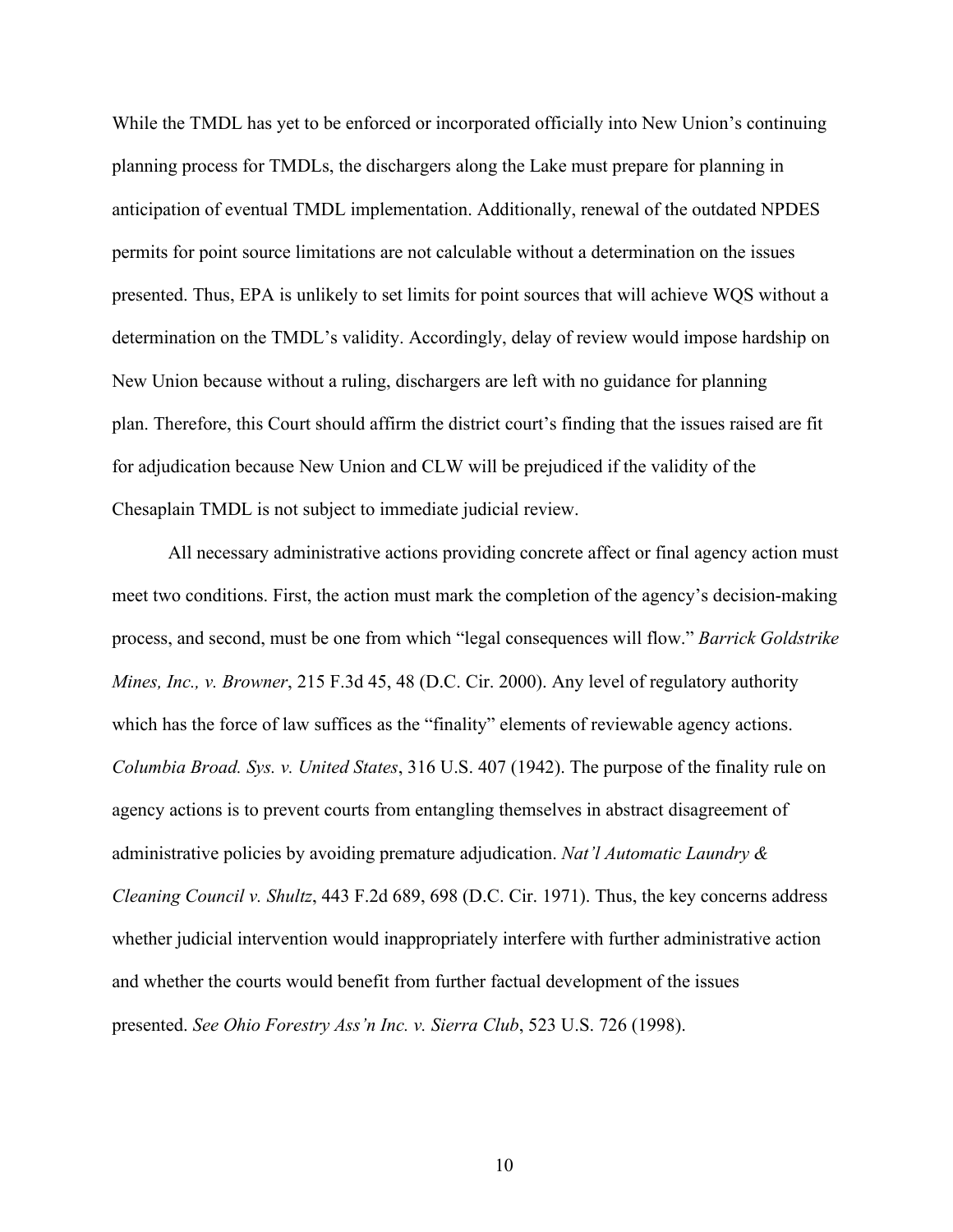Here, judicial intervention would not interfere with agency action but in reality is required for EPA and New Union to move forward with the TMDL process. If EPA's determination is valid, legal consequences will flow affecting the New Union dischargers who must prepare for changes to the TMDL. EPA relies on *City of Arcadia* and *Bravos* to argue that EPA approval of state TMDL's pre-enforcement is not ripe because the effect of approval may depend on further implementation actions. Record at 12; *City of Arcadia v. EPA*, 265 F.Supp.2d 1142, 1154 (N.D. Cal. 2003); *Bravos v. Green*, 306 F.Supp.2d 48, 55-56 (D.C. Cir. 2004). However, both cases are significantly distinguished from the facts at issue because unlike in those cases the TMDL in question here contemplates specific NPDES permits. Therefore, while review of EPA's action is pre-enforcement, review is appropriate because EPA's determination constitutes a final agency action and all steps involved in the action are well-developed in the record before this Court. EPA or New Union cannot move TMDL implementation or NPDES permit renewal forward without a decision on the validity of the determination in question and thus, further delay of review would result in hardship to the parties involved. The questions presented are thus ripe for review.

## **II. EPA's Rejection of New Union's TMDL Does Not Violate the CWA Because EPA Correctly Interprets "Total" to Include Allocation Requirements in "Total Maximum Daily Load" in Section 303(D).**

EPA's rejection of New Union's TMDL for failure to include wasteload and load allocations is consistent with the plain language of Section 303(d). The term "total maximum daily load" indicates that there are statutory gaps in the CWA for EPA to fill. 303(d) of the CWA refers to WQS requiring only that a TMDL set load levels "necessary to attain and maintain applicable water quality standards." 33 U.S.C.  $\S$  1313(d)(1)(C). The CWA itself is silent on how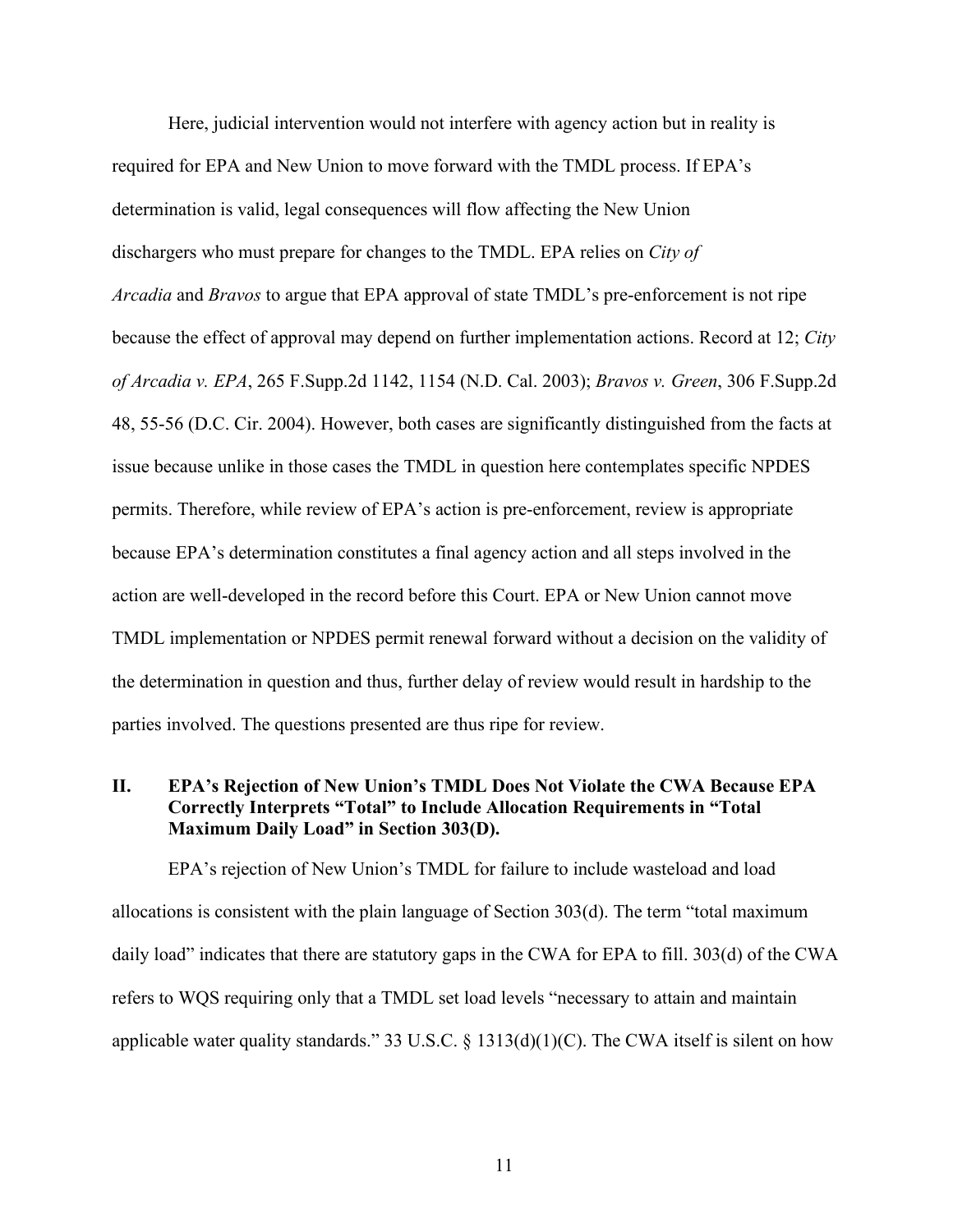to account for point and nonpoint sources but structurally the Act supports a need to incorporate them.

New Union argues that EPA's determination to reject its TMDL for lacking wasteload and load allocations is contrary to law as an incorrect interpretation of the term "total maximum daily load." However, EPA's interpretation of "total maximum daily load" is correct because it supports the purpose and structure of the Act. The State's claims are incorrect because (1) "total" is broad enough to authorize EPA's interpretation and (2) EPA's interpretation of "total" in 40 C.F.R. 130.2(i) is consistent with the CWA's purpose and structure.

## **A. EPA's interpretation of "total maximum daily load" is appropriate because the term is broad enough to afford agency deference.**

The *Chevron* standard requires two primary inquiries. At step one, "whether congress has spoken directly to the precise question at issue" and at step two "whether the agency's answer is based on a permissible construction of the statute." *Chevron*, 467 U.S. at 837. The case law on the promulgation process suggests that consideration of both point and nonpoint sources is required to achieve WQS, but simultaneously draws into focus the lack of any mandatory procedure for how a state may weigh that consideration. EPA has discretion to establish 40 C.F.R. 130.2(i) to achieve CWA's purpose under *Chevron* step one because the term "total" in Section 303(d) does not specify exactly how the agency shall promulgate the substantive requirement.

Case law regarding whether a TMDL can include more than just a simple quantity of a pollutant is relatively sparse, with the question first being asked in *Am. Farm Bureau Fed'n v. EPA*, 984 F.Supp.2d 289, 316-18 (M.D.Pa.2013). Following the district court's decision in that case, the case law on whether "total maximum daily load" can include anything other than a quantity has lacked development. However, several district and circuit courts have defined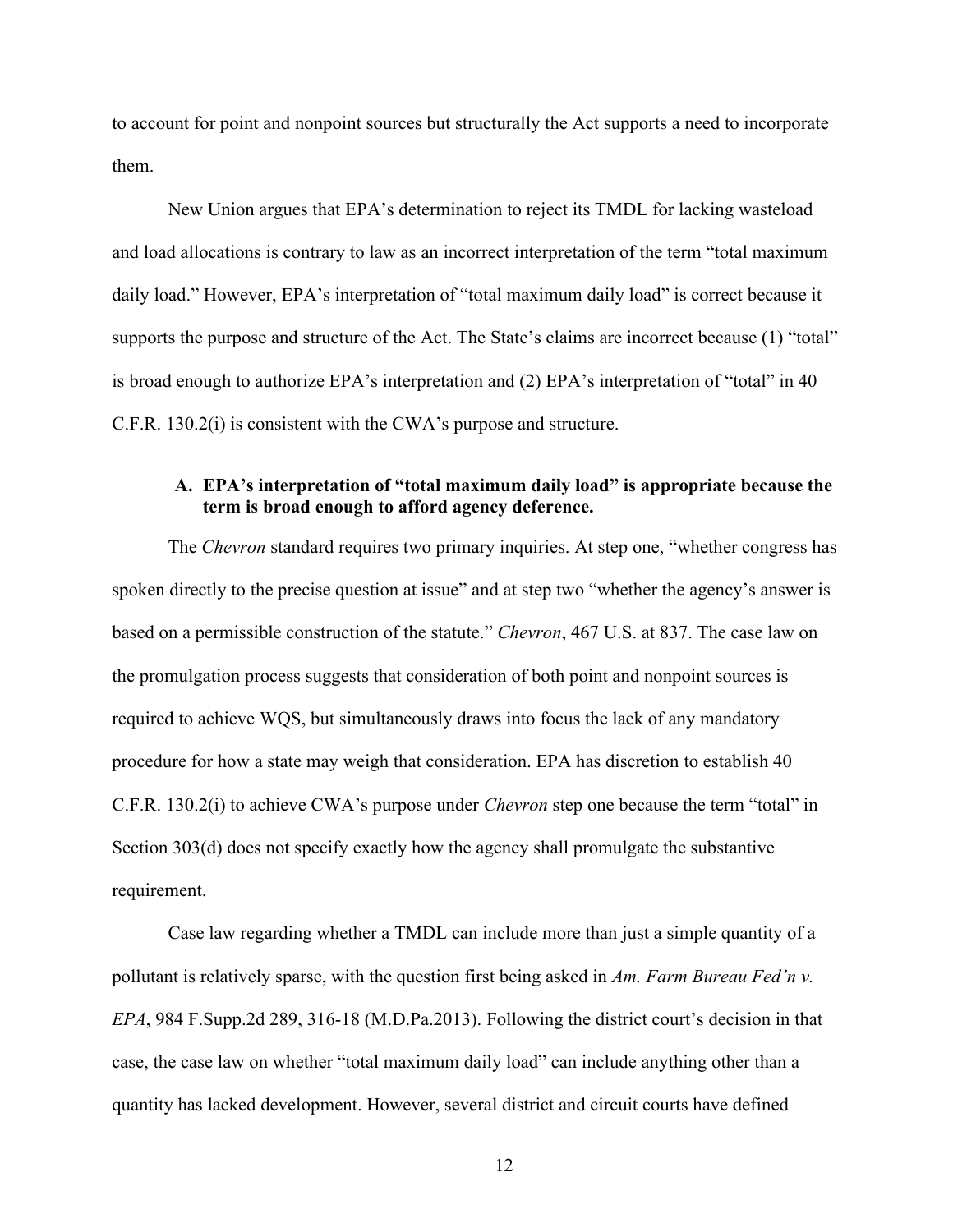existing TMDLs as harmonious with EPA regulations, implying that no problem is presented. *See, e.g., Sierra Club v. Meiburg*, 296 F.3d 1021, 1025 (11th Cir. 2002); *Thomas v. Jackson*, 581 F.3d 658, 662 (8th Cir.2009); *Friends of Earth v. EPA*, 333 F.3d 184, 186 (D.C. Cir. 2003). EPA maintains the authority to promulgate regulations for TMDL processes to fill the considerable gaps of the CWA. *Pronsolino v. Nastri*, 291 F.3d 1123, 1131 (9th Cir. 2002). In evaluating how the agency fills those considerable gaps, the Second Circuit held the EPA maintains delegated authority to enact regulations carrying the force of law regarding the terms water and "total maximum daily load" in Section 303(d). *Nat. Res. Def. Council v. Muszynski*, 268 F.3d 91, 98-99 (2d Cir. 2001).

*Chevron* deference developed out of a need to defer technical and dynamic expertise in subject matter on which judiciaries generally have little or no training. The Supreme Court has held that the *Chevron* standard of deference is most appropriate where an agency is charged with the administration of complex statutory schemes which require a technical and scientific skillset. *Nat'l Cable & Telecomms. Ass'n, Inc. v. Gulf Power Co.*, 534 U.S. 327, 339 (2002). There can be little doubt that the CWA falls into this category of scientific and technically complex legislation.

The courts are unlikely to place review of technical rules regarding complex environmental questions solely in the hands of a single judge without weighing the views of the agency that wrote the rule and administers it. *Perez v. Mortgage Bankers Ass'n*, 575 U.S. 92 (2015) (Discussing *Auer v. Robbins*, 519 U.S. 452). Agency deference is critical when it relates to dynamic and complex technical decision-making and the ambiguities of a statute show that Congress intended for reliance on agency expertise.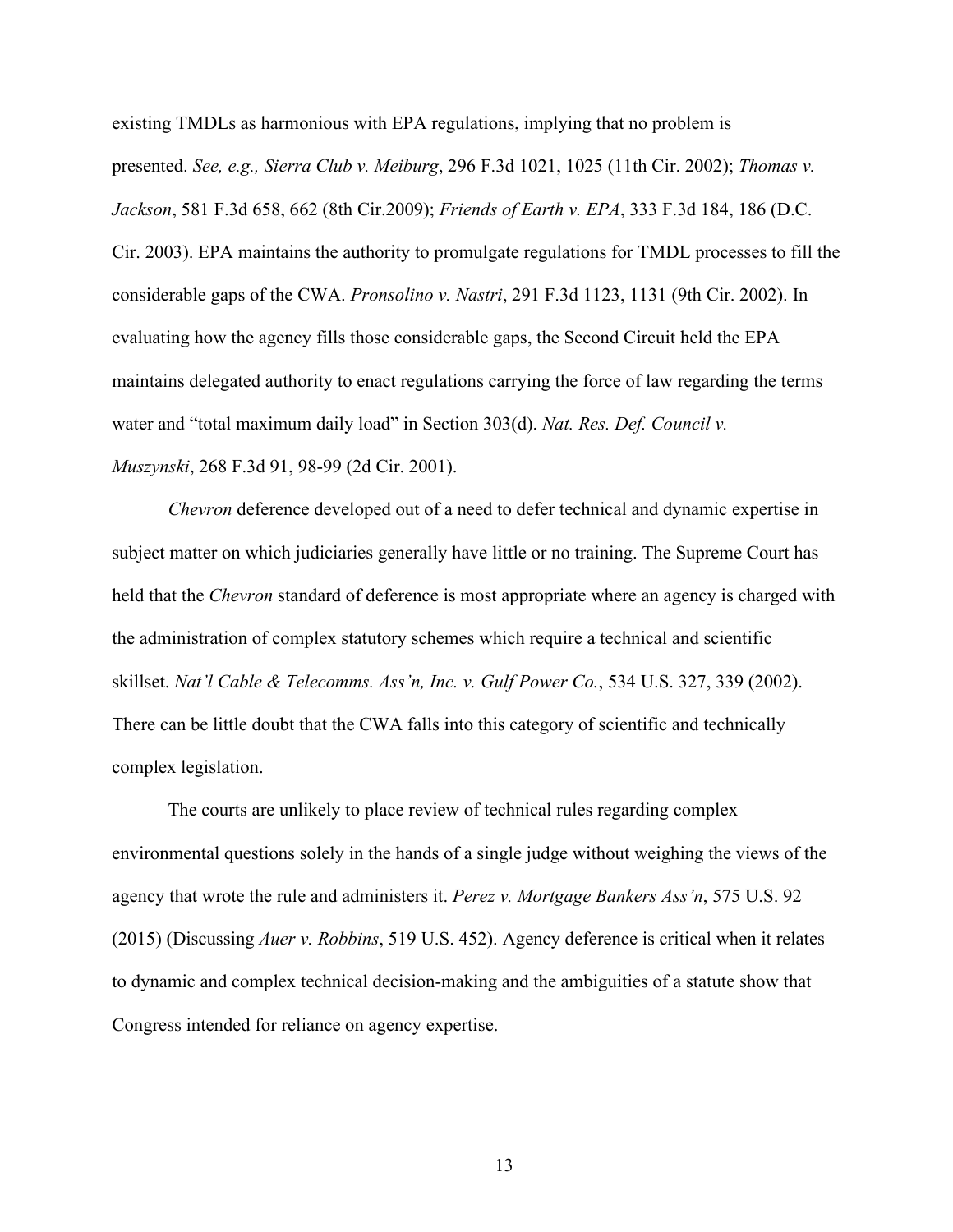The term "total" in CWA is ambiguous because no explicit procedure for promulgation is defined in Section 303(d). The ambiguity in the Act relating to TMDLs shows that Congress intended EPA deference. *Chevron* step one is satisfied because Congress has not spoken directly to the question at issue, thereby affording EPA deference to lawfully promulgate 40 C.F.R. 130.2(i) and accordingly reject New Union's TMDL for failure to comply.

## **B. EPA's interpretation of "total" in 40 C.F.R. 130.2(i) is consistent with CWA's purpose and structure and adoption of the regulation is a reasonable interpretation under** *Chevron* **step two.**

EPA's interpretation of "total" is correct because the CWA's statutory scheme supports a conclusion that Congress intended for both wasteload and load allocations to be included in TMDLs to achieve WQS. While the CWA does not explicitly mandate how a state is to proceed in evaluating and including wasteload and load allocations, its structure and statutory requirements suggest allocations are necessary for achievement of the Act's purpose. New Union argues that 40 C.F.R. 130.2(i) is an incorrect interpretation of "total maximum daily load" because nothing in the Act "implies that the process of setting the TMDL is meant to include allocations." Record at 13. This argument is misguided. EPA's interpretation is correct because legislative intent, other uses of total, and the substantive requirements all support the contrary conclusion that allocations are necessary for achievement of WQS. Therefore, EPA's interpretation is consistent with the CWA and for the same reasons is a "reasonable interpretation," satisfying *Chevron* step two.

The CWA's statutory scheme supports a partnership between states and the Federal Government to restore and maintain the integrity of the Nation's waters. *Arkansas v. Oklahoma*, 503 U.S. 91, 101 (1992). The partnership between states and EPA to set TMDLs requires the creator of the TMDL (here New Union) to take nonpoint and point sources into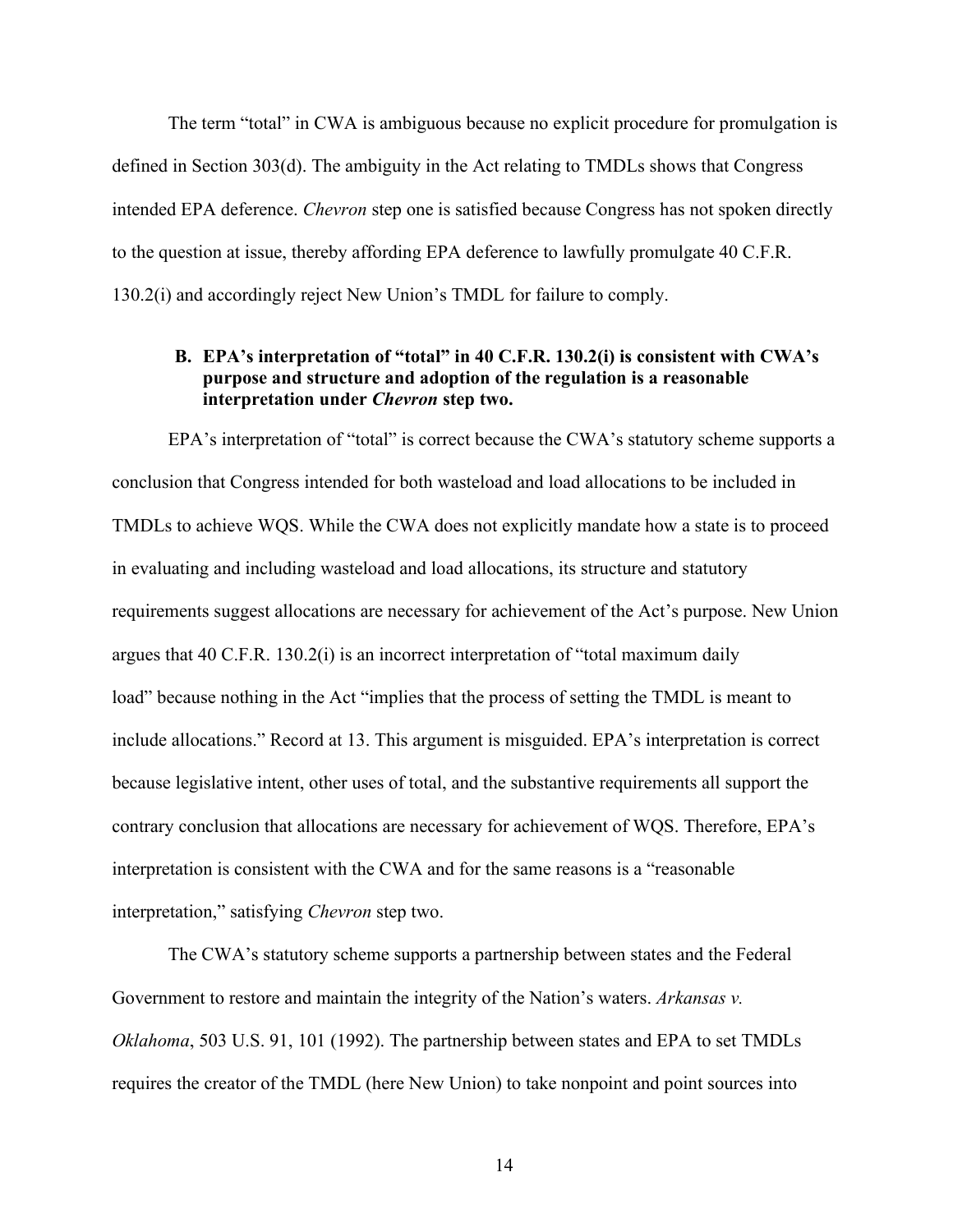account. The steps for TMDL promulgation describe a back-and-forth between the state and EPA to ensure that the TMDL accurately determines the maximum amount of a pollutant a water body can absorb before violating the Act. The CWA states that TMDL establishment is required when effluent limitations are insufficient to meet WQS. 33 U.S.C.  $\S$  1313(d)(1)(A), (C). Therefore, only when limitations on point sources are not stringent enough does consideration of nonpoint sources become necessary. It would make no practical sense for limitations on nonpoint sources to be set without consideration of the limitations on point sources when it has already been determined they are insufficient.

For insight into Congress's understanding of the word "total" within TMDLs we can turn to nearby section 204(b)(1) of the CWA, where the "total" cost of operation and maintenance is identified in reference to publicly owned treatment works funded by EPA. 33 U.S.C. § 1284(b)(1), (4). This section provides that total for operation and maintenance provides that total wastewater loading shall constitute elements of waste, and other appropriate factors. Identification of total as a sum of more than one element indicates that Congress intended for the use of the term to mean something beyond a singular number. If statutory language requires a procedure to notify water users of the portion of payment to be allocated toward the cost of waste treatment, it follows then that a total number is the complete amount of various apportionments. This same concept of portions of a total can be readily applied to TMDLs and supports the notion that the total is made up of load and wasteload allocations.

The definition of "total" with regards to TMDLs is susceptible to multiple meanings because the CWA does not prescribe an exacting procedure for how EPA is to establish TMDLs. However, total in all contexts is most associated with parts that link together to form a whole and the substantive requirements within the CWA demand that TMDLs are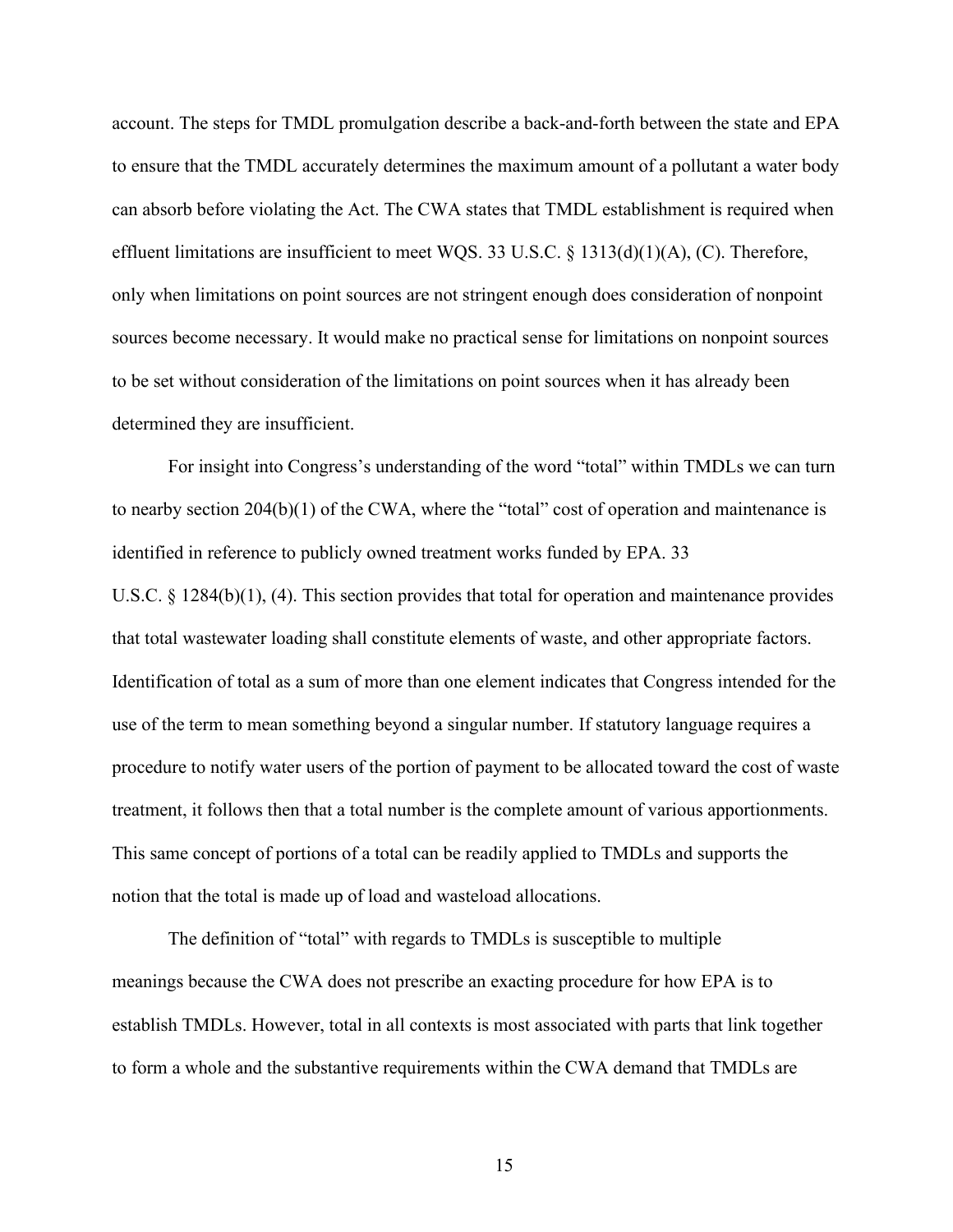more than a mere number statement. EPA provides information on how it, or a delegated state agency, arrives at a conclusion regarding a TMDL. An agency must specify information which includes how and why the number is concluded, if the number is achievable, why the number is necessary to implement the WQS, when WQS will be achieved, and what will happen if the standard set is not met. 33 U.S.C  $\S$  1313(d)(1)(C). New Union's failure to include the allocations that contribute to the total in its TMDL falls short of these requirements.

Further, the APA requires the EPA to provide sufficient information and materials related to the agency's chosen use of notice-and-comment rulemaking to promulgate TMDLs. The APA's notice-and-comment information rule ensures the public have had adequate opportunity to make suggestions or comments on an agency's decision. *Cement Kiln Recycling Coal. v. EPA*, 493 F.3d 207, 225 (D.C. Cir. 2007). If New Union's TMDL fails to support the APA's rulemaking procedure by only supplying a total number with no allocations, the public is unable to know whether or how the state plans to achieve discharge pollution reductions.

Section 303 creates a relationship between effluent limitations and water quality to establish "seasonal variations and a margin of safety which takes into account any lack of knowledge" associated with that relationship." 33 U.S.C.  $1313(d)(1)(C)$ . The seasonal variations and margin of safety requirement specifies that a TMDL must be established at a level necessary to implement water quality standards with 1) seasonal variations and 2) a margin of safety that 3) takes into account any lack of knowledge concerning the relationship between effluent limitations and water quality *together*. *Id*. If an agency considers these specific variations according to section 303 to determine a total for a TMDL, it makes little sense that a final report stating the determination would exclude those considerations and variations.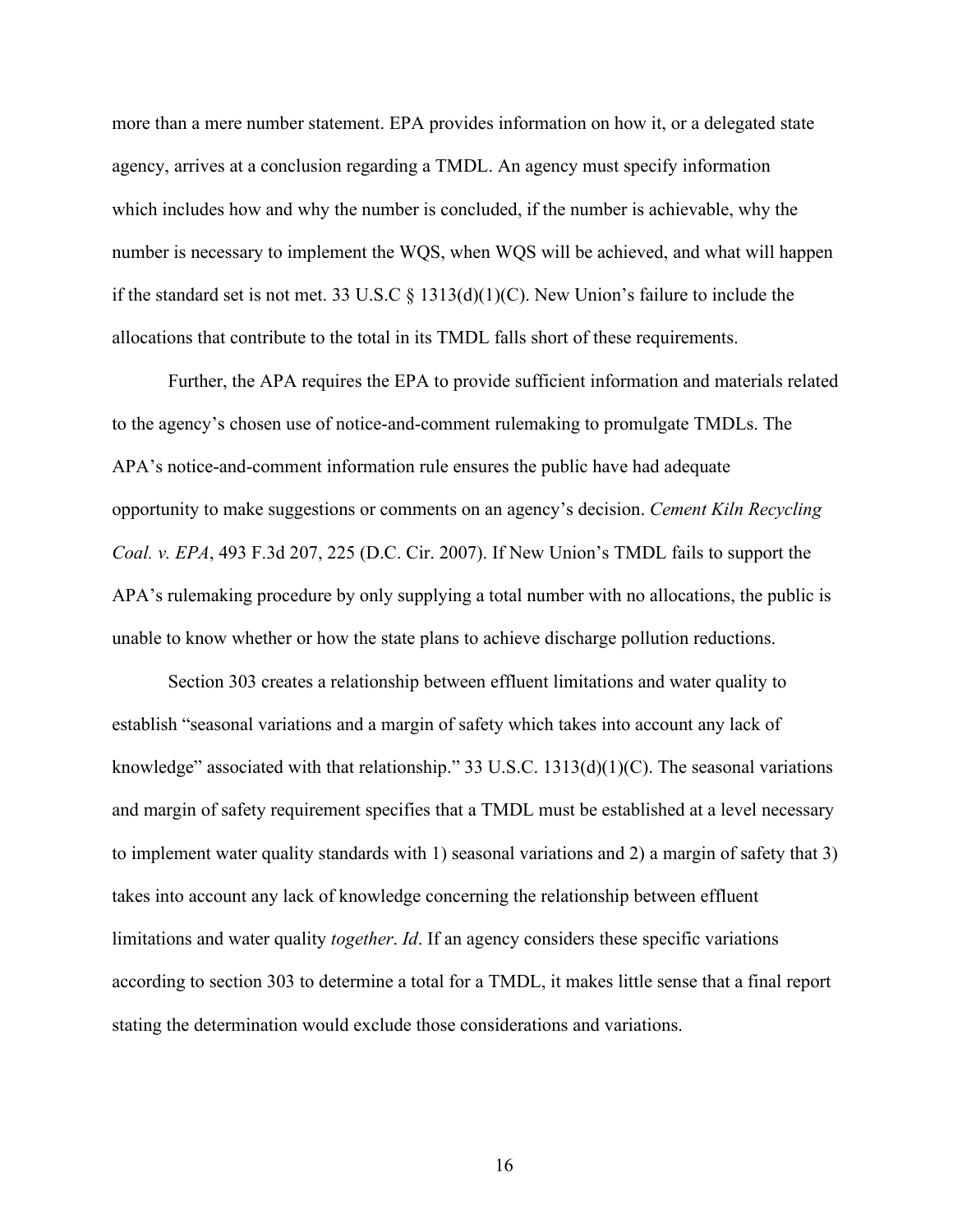New Union argues that EPA's rejection of the TMDL is erroneous because allocations are not required within CWA's meaning of "total." Total is ambiguous and thus susceptible to multiple interpretations. However, an explanation describing the calculation behind a TMDL is necessary to formulate a number, suggesting "total" must be fleshed out by regulation and in a form beyond a single number. Limiting the only requirement for "total" to a quantity is inconsistent with the primary goal of the CWA and the cooperative structure of federalism imposed upon states and the federal government to achieve that goal. EPA's interpretation of "total" in Section 303(d) is correct because it is supported by the Act's structure, purpose, other uses of "total" and the substantive requirements. For the same reasons, EPA's interpretation is a "reasonable interpretation" under *Chevron* step two. This Court should accordingly reverse the district court's ruling that EPA's promulgation of 40 C.F.R. 130(2)(i) is contrary to law within the meaning of the CWA as an incorrect interpretation of "total" in 303(d).

## **III. EPA's Annual Phased Percentage Reduction Plan Is Invalid Because It Is in Violation of Section 303(D) of the CWA.**

EPA's annual pollution loading reduction plan is invalid because its interpretations of the terms "daily" and "total" are contrary to the plain language of Section 303(d) of the CWA. Section 303(d) requires states to "establish for the waters identified in paragraph  $(1)(A)$ ...the total maximum daily load, for [pollutants]." CWA  $\S 303(d)(1)$ , 33 U.S.C. 1313(d)(1). This TMDL must be "established at a level necessary to implement the applicable water quality standards with seasonal variation and a margin of safety." *Id*. EPA and New Union claim that the pollution reduction plan does not violate Section 303(d) and is a valid use of EPA's agency discretion. This claim is wrong for two reasons. First, EPA's interpretation of the term "daily" is contrary to Congress's intent when creating the CWA; and second, EPA's adoption of a phased percentage reduction is contrary to the plain meaning and structure found within Section 303(d).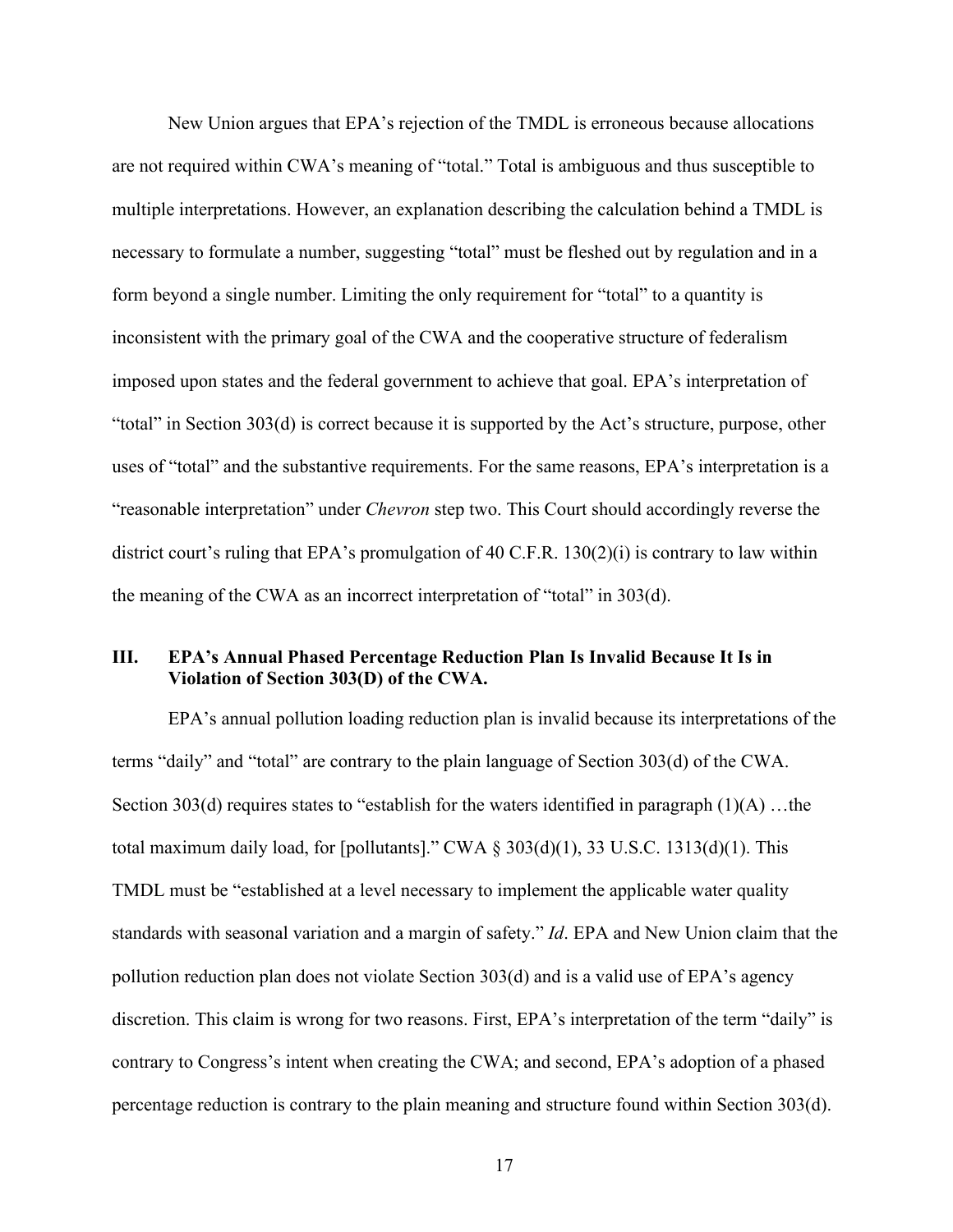## **A. EPA's substitution of the term "daily" with "annual" is contrary to the plain meaning and language of the CWA and Congress's intent when creating the Act.**

EPA's claim that their TMDL does not violate Section 303(d) is incorrect because the plain meaning and language of Section 303(d) indicates that it was Congress's intent in making the CWA to set the relevant time unit of pollutant loading as "daily." This intent is reinforced by the Act's requirement that "seasonal variations" be considered. 33 U.S.C. 1313(d)(1)(C). The district court utilized the *Chevron* two-step test, and the same test is relevant for the present analysis of this issue.

The Supreme Court created the two-step test in *Chevron* for determining if an agency action was a proper exercise of the discretion granted to the agency by Congress. *Nat. Res. Def. Council v. EPA*, 301 F.Supp.3.d 133, 140 (D.D.C. 2018). In the first step of this test the court will ask simply whether Congress has spoken to the issue at hand through statutory language. *Id.*  at 140. If Congress has spoken directly to the issue at hand and the agency decision is contrary to what Congress said, the agency's action is deemed to be an invalid use of the agency's discretion and the analysis ends. *Id*. If Congress has not spoken directly to the issue at hand or if the statutory language is ambiguous, the court will decide whether the action was based on a permissible construction of the statute. *Id*. A permissible construction generally implies that the action is reasonable. *Am. Farm Bureau Fed'n v. EPA*, 792 F.3d 281, 307. Additionally, an agency action that is based on interpretation of the agency's own regulations is not entitled to deference if it clearly contradicts the agency's reasoned considerations on the subject. *Auer v. Robbins*, 519 U.S. 451.

EPA must justify a change to the standard of time measurement. In *Nat. Res. Def. Council v. Muszynski*, EPA approved eight TMDLs that the state of New York created for reservoirs that didn't meet their WQS. 268 F.3d 91, 95. These TMDLs were to be based on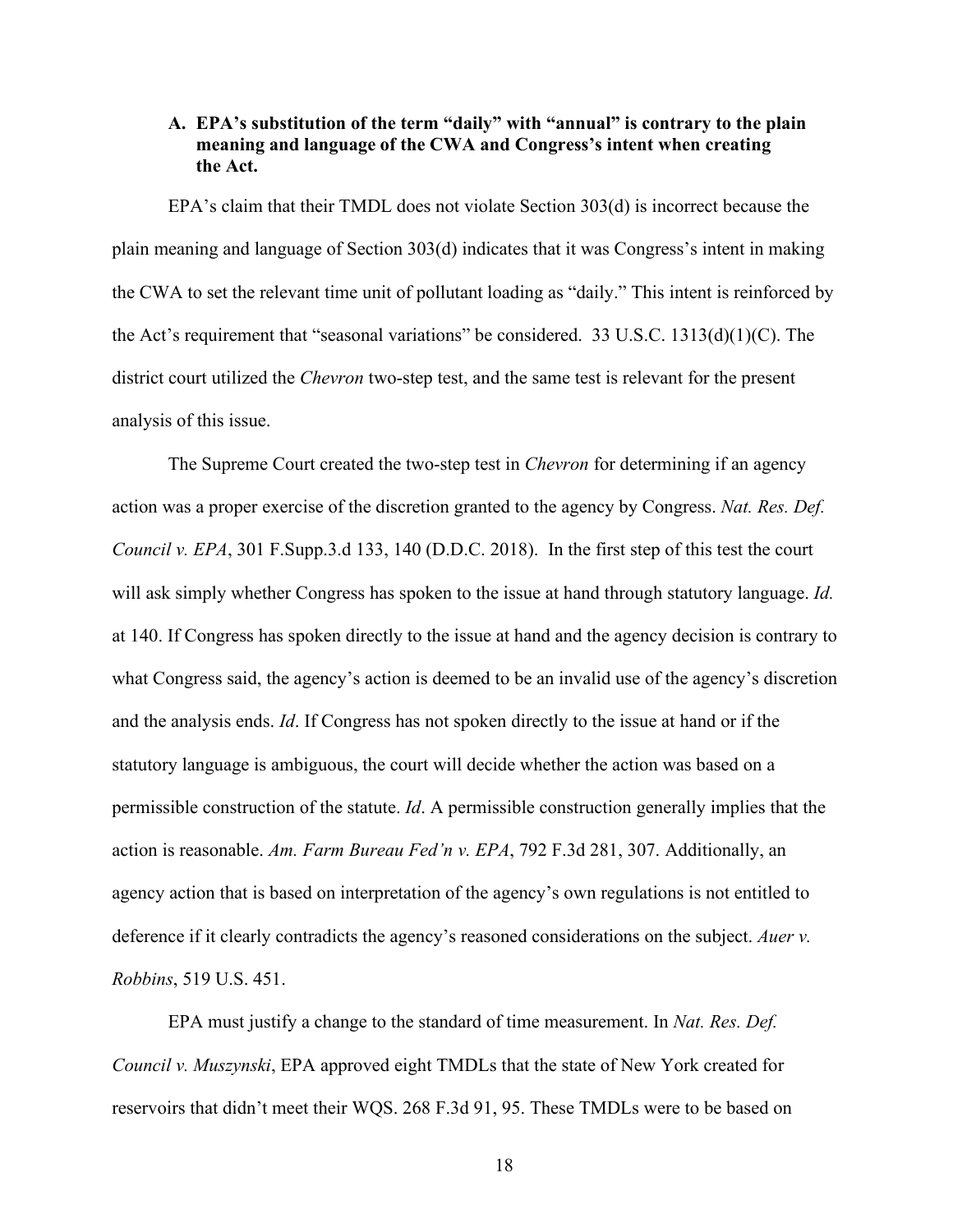an annual measurement for phosphorus levels taken during the phase of the year in which growth was most optimal. *Id*. at 99. The Second Circuit held that EPA had discretion in choosing how they wanted to craft a TMDL regarding time periods utilized, citing 40 C.F.R. Section 130.2(i), stating "TMDLs can be expressed in terms of either mass per time, toxicity, or other appropriate measure," but conditioned this holding by stating that there must be some justification as to why the yearly standard is more effective and how it takes seasonal variations into account. *Id*. at 103.

The D.C. Circuit disagreed with this conclusion five years later in 2006, opting for a more literal approach regarding the language of the statute. In *Friends of the Earth*, the Anacostia River was determined to not meet WQS set by the District of Columbia and the state of Maryland. *Friends of Earth v. EPA*, 446 F.3d 140, 142-143 (D.C. Cir. 2006). EPA approved two TMDLs measuring different types of pollution loading to help water quality in the river. *Id*. at 143. One of these TMDLs limited the annual discharge of pollutants and the other limited seasonal discharge of pollutants. *Id*. The Second Circuit reasoned that had Congress intended the standard to be annually or seasonally, it would have utilized those words through terms such as "total maximum daily, annual, or seasonal loads *Id*. It further reasoned that if Congress wanted to give EPA discretion to decide what period of measurement it would use in any given situation it would have omitted the word "daily" in its entirety, opting instead for the term "total maximum load." *Id*. The D.C. Circuit accordingly held that EPA's TMDLs were invalid under Section 303(d) because the plain language of the statute indicated Congress intended the standard to be daily, not annually or seasonally. *Id*. at 148.

In step one of *Chevron*, the court asks whether Congress has spoken directly to the issue at hand. Here, Congress's intent to make "daily" the relevant time measure is evident through the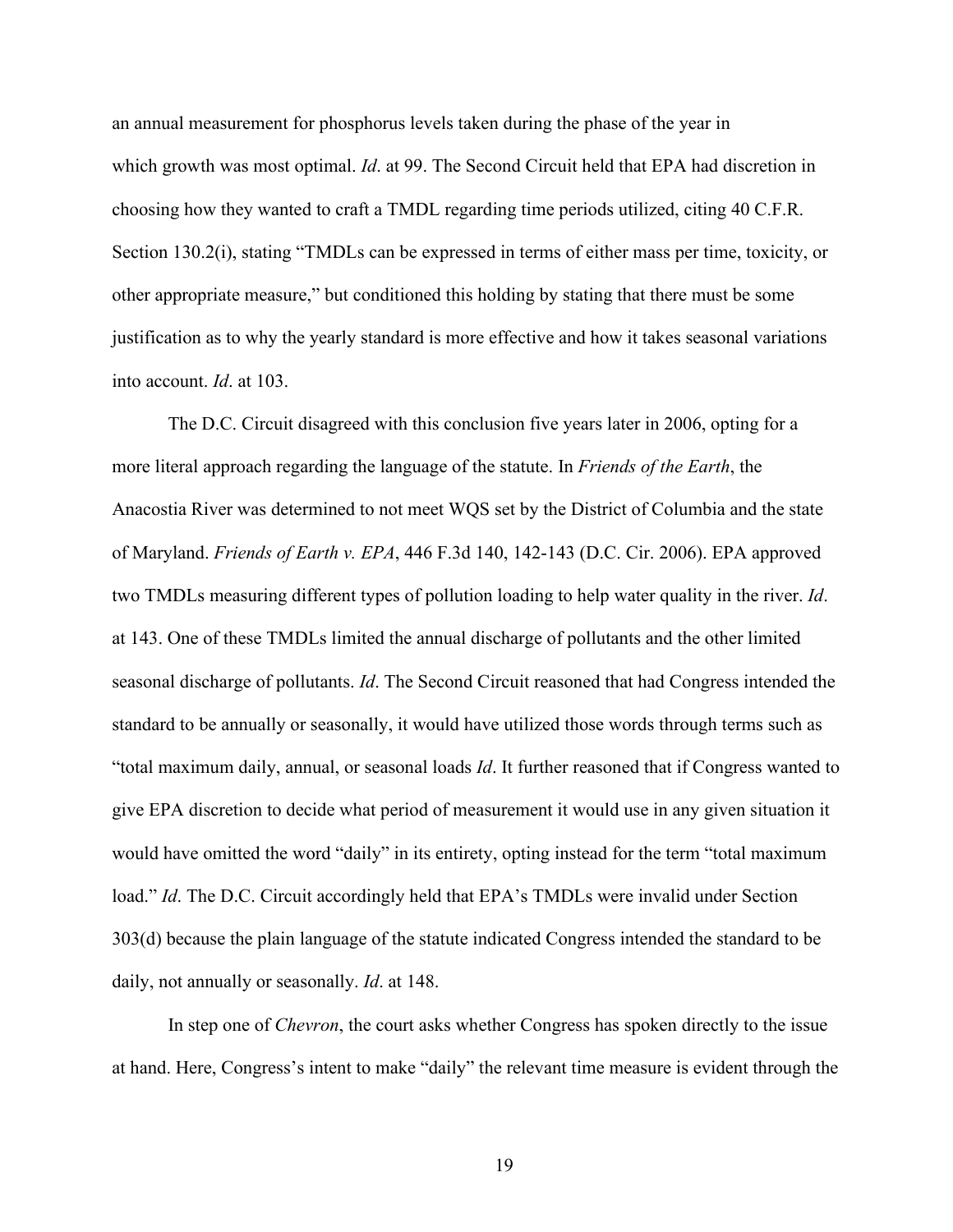plain meaning and language of Section 303(d). The D.C. Circuit in *Friends of the Earth v. EPA* thought that the wording of the statute can be no plainer or more explicit than it is already. 446 F.3d 140, 142. The statute clearly and unambiguously indicates that Congress's intended measure is "daily." *Id*. The Second Circuit's analysis of the statute in *Nat. Res. Def. Council v. Muszynski* seemingly disregarded the plain meaning of the statute and instead held that the word "daily" does not in fact mean daily because EPA's own regulations allowed for such a liberal deconstruction of the term. 268 F.3d 91, 98. Holding that Congress did not mean daily when it said "daily" simply because EPA says so is an unreasonable line of thinking that sacrifices plain meaning on the altar of agency discretion

Even if Congress was silent on the issue, EPA's regulation itself is ambiguous and represents at most a nonchalant approach to an otherwise demanding statute. 40 C.F.R. Section 130.2(i) may allow EPA to cherry-pick language and cobble together piecemeal definitions for a TMDL, but this 2003 regulation does not represent EPA's more recent reasoned considerations when it comes to creation of TMDLs. *See, e.g.* EPA, *Technical Guidance for Designing a TMDL Effectiveness Monitoring Plan* (Dec 2011), (https://www.epa.gov/sites/default/files/2015- 07/documents/techguide\_design\_tmdl\_effective\_monitorp\_123011-2.pdf. EPA's recommendations for states regarding TMDL implementation is full of hints at a "more data is more efficient" paradigm. *Id*. Recommendations for creation of expansive data sets, utilization of T tests, multiple location sampling, and seasonal variance measurements all point to EPA recognizing something more than "annual" is necessary for an effective TMDL. *Id*. at 6-9. EPA even states that "64% of project managers indicated that, in retrospect, they would have used a more methodical monitoring design that allowed for an improved scientific evaluation of project effectiveness." *Id*. at 1. An annual monitoring design could not be any less methodical. EPA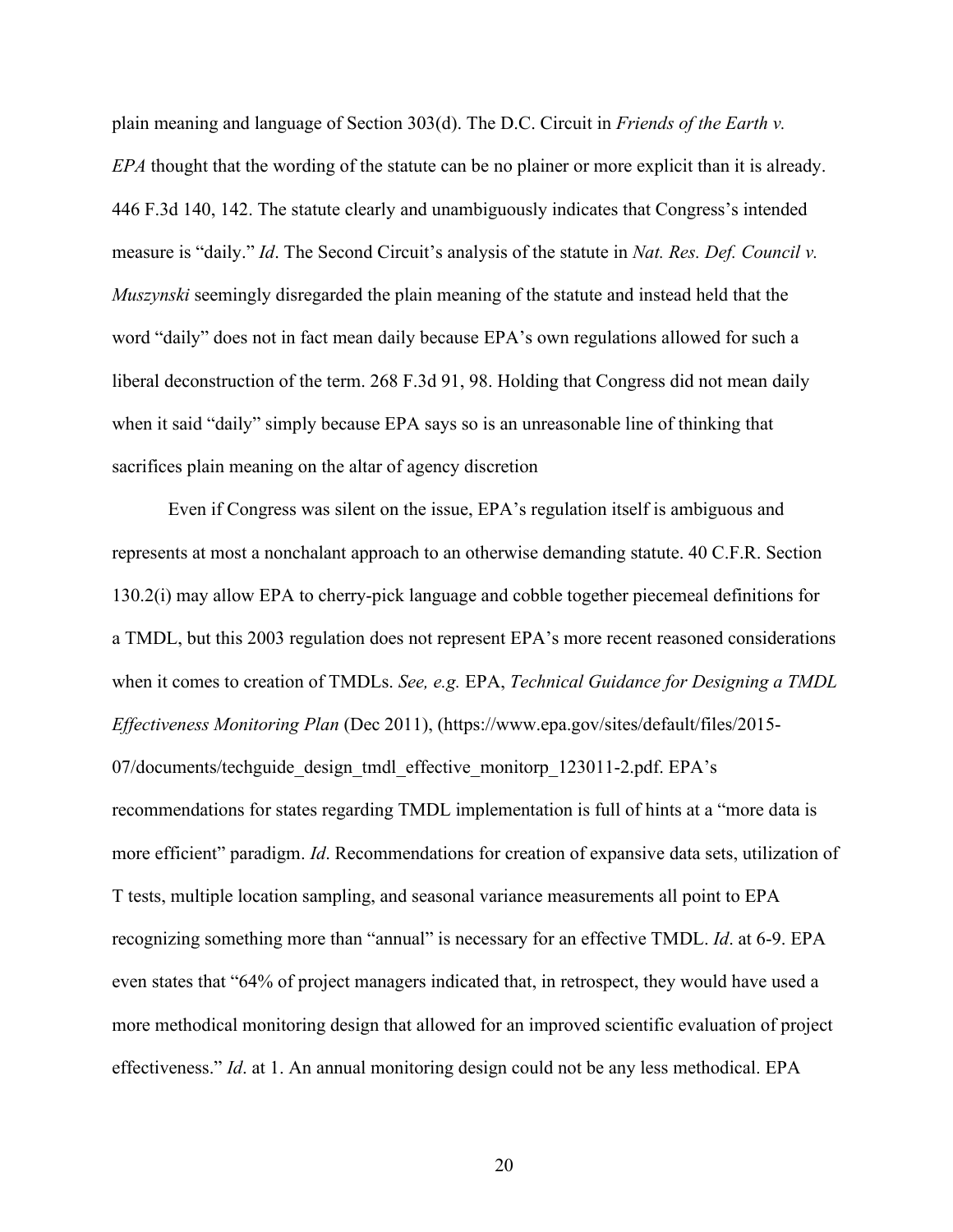cautions against minimal data collection but nonetheless turns around and does the bare minimum when they are made responsible for a project. Section 130.2(i)'s allowance for an annual standard does not reflect EPA's reasoned considerations found in its recommendations to the states. Therefore, under *Auer*, EPA should not be given deference. Ultimately however, even if EPA is allowed to substitute the term "annual" for "daily" at its discretion it is still reasonable to require them to make some justification for this decision.

The terms "annual" and "daily" have very different meanings both in theory and reality. Daily refers to a time frame "covering the period of or based on a day," *Daily,* Merriam-Webster Dictionary (11th ed. 2020), whereas annual refers to a much broader time frame "occurring or happening every year or once a year." *Annual,* Merriam-Webster Dictionary. An annual measurement would create a single value that represents nothing more than the single portion of the year it was taken. This means the other values not incorporated will be unaccounted for, and therefore not part of the considerations developed during implementation and planning. The Chesaplain Committee performed their initial measurements of the water in the lake in the summertime. Record at 8. Provided that EPA takes its measurements during the same portion of the year, they will be unable to see how levels changed over the course of the year as compared to the original measurements for that specific timeframe. This does nothing to account for seasonal variations as section 303(d) requires. 33 U.S.C. 1313(d)(1)(C).

A single value for the year tells nothing about the four seasons and how they differ from each other in terms of pollution loads recorded. Something more than annual is required to accomplish this. For example, during the summer months more algae grows than in the winter due to increased temperatures. due to increased temperatures during the season. *See, e.g.*, Field Museum, *Climate Change and Lakes That Look Like Pea Soup* (Aug. 3, 2017),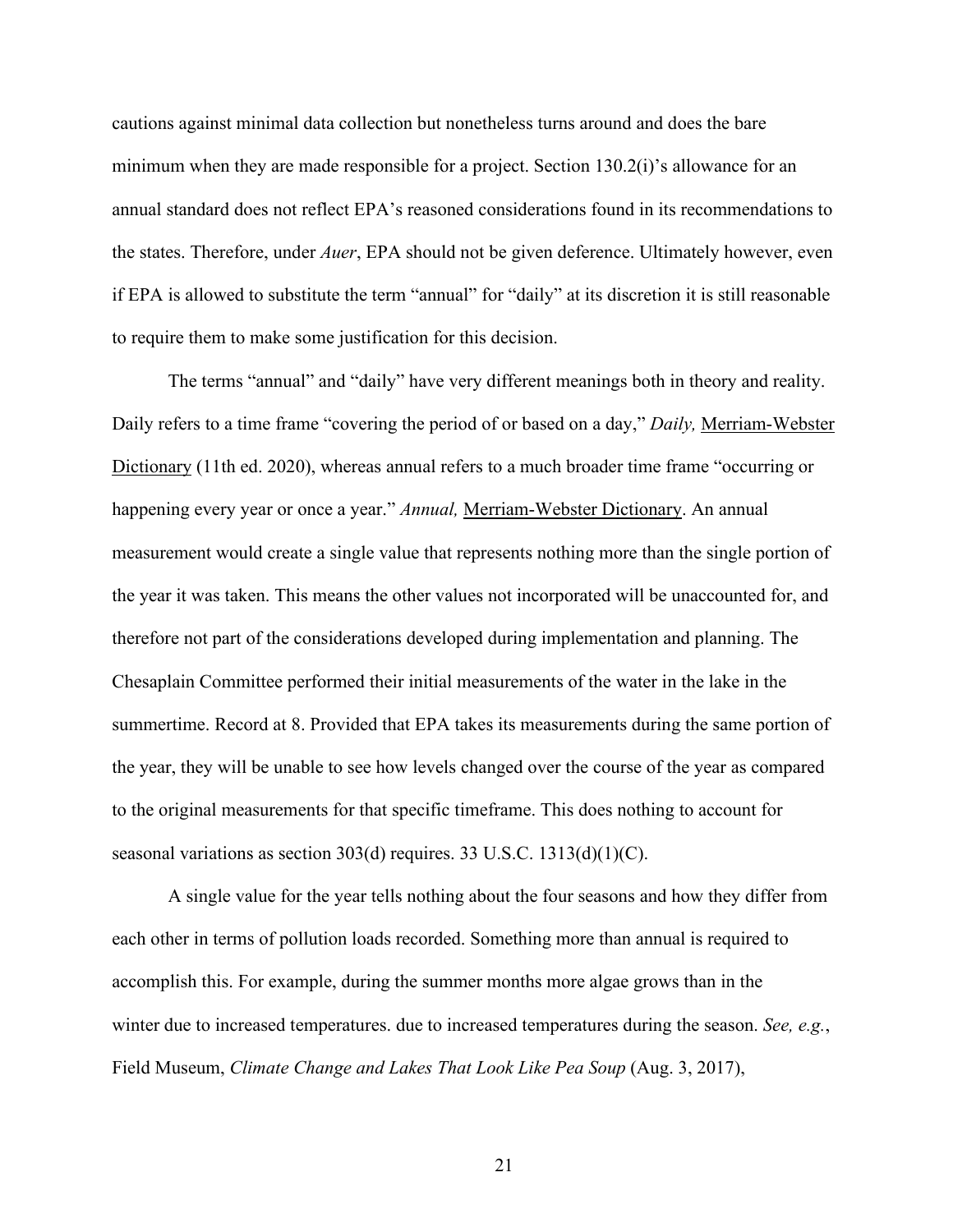https://www.fieldmuseum.org/blog/climate-change-and-lakes-look-pea-soup. This means that eutrophication is likely to occur at a higher rate and water quality is more likely to be affected during these hotter summer months as opposed to the colder winter months. However, excessive rainwater runoff carrying pollutants into water bodies is also a leading cause of eutrophication. *Id*. Generally, the months making up the spring season see the most seasonal rainfall, but rain can happen at any time of year in many places around the globe. Furthermore, runoff is increased when soil is frozen over the winter because the soil is unable to absorb additional nutrients. A measurement more frequent than an annual standard would allow these differences to be noted and considered. An annual standard only allows for one value to be recorded during just one season of the year. This is the exact opposite of accounting for seasonal variations.

Here, like the D.C. Circuit in *Friends of the Earth v. EPA*, the Court should stray from wholesale handouts of unsupported agency deference and instead read the statute as it appears. Congress has left no statutory gaps for EPA to fill, and the first step of *Chevron* is not satisfied. Therefore, this Court should not afford EPA's interpretation of "daily" any of the deference *Chevron* provides to agencies. However, even if EPA's decision survives *Chevron* step one, this is in unreasonable construction of the standard that does little to interact with the actual issues at hand. A TMDL is a powerful regulatory tool designed to aid in healing the aquatic environments of the United States; it is not just a box to be checked in order to avoid lawsuits. This Court should therefore sustain the district court's determination in favor of CLW that EPA's use of the term "annual" in its TMDL is in violation of CWA Section 303(d).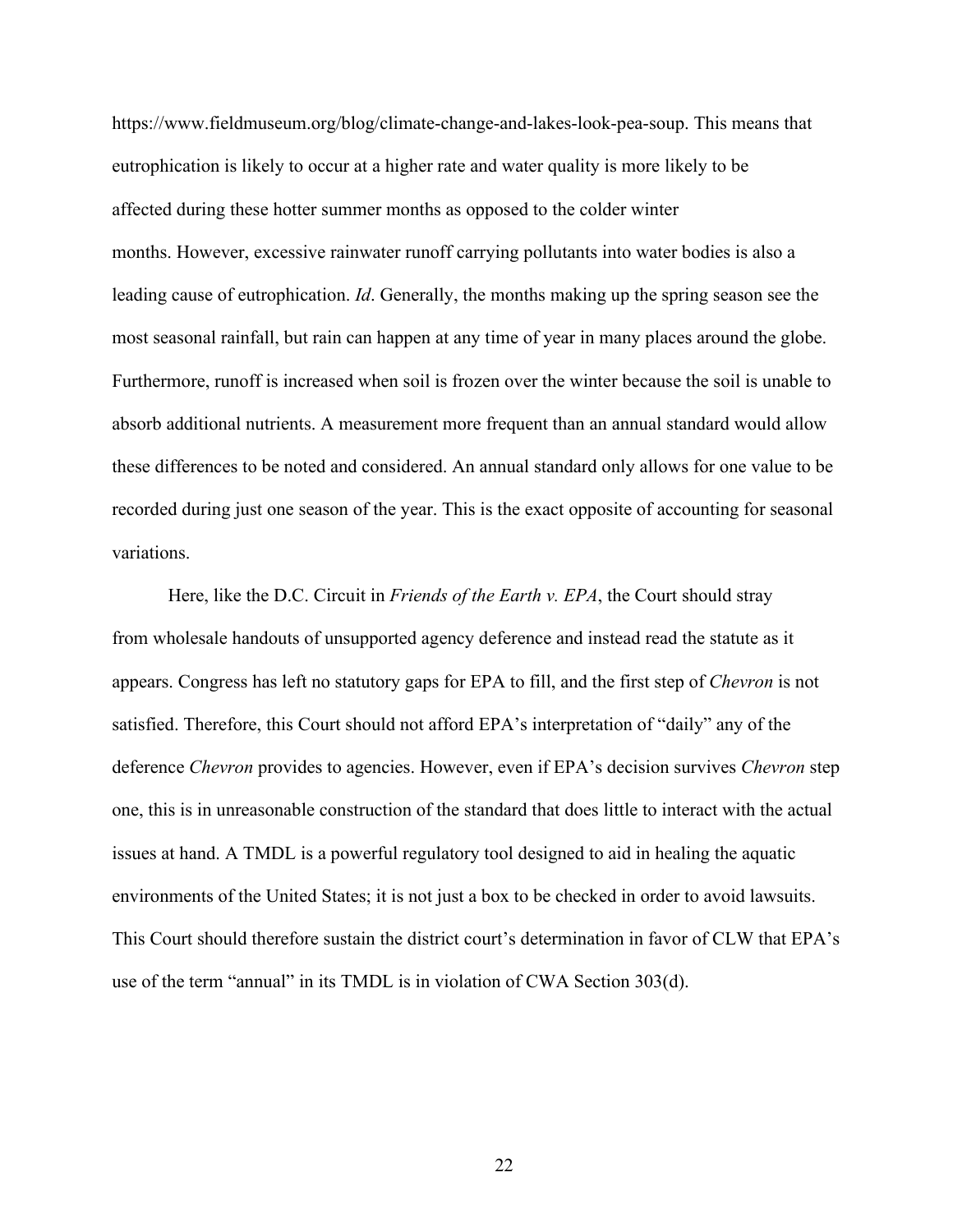## **B. EPA's adoption of a phased percentage reduction in pollution loadings violates Section 303(d) because it contradicts the plain meaning and structure of the CWA.**

EPA's plan for gradual pollution reduction over the course of five years is invalid because neither the plain meaning and structure of the CWA nor its legislative history allow for a TMDL that only achieves its goal five years after its inception. A TMDL is not a credit system that can be paid off in some undetermined amount of time nor is it a speculative and esoteric regulatory tool used to quiet environmental groups. The plain meaning and structure of the CWA and its legislative history do not create support for EPA's phased percentage reduction plan but instead draw a bright line EPA cannot cross. EPA's claim is unsupported and does not survive step one of *Chevron*.

Step one of *Chevron* asks whether Congress has directly spoken to the issue at hand. *Nat. Res. Def. Council v. EPA*, 301 F.Supp.3.d 133, 140. If Congress has not spoken directly to the issue or has otherwise left something ambiguous within the statute, step two of *Chevron* assumes that Congress has given the agency discretion to make a decision resolving ambiguity in the statute and asks whether the agency's decision is a permissible construction of the statute. *Id*. Reasonableness is the standard used for deciding permissibility. *Am. Farm Bureau Fed'n v. EPA*, 792 F.3d 281, 307. It is only by passing both steps of this test that an agency's decision survives review under *Chevron*. *Nat. Res. Def. Council v. EPA*, 301 F.Supp.3.d 133, 140.

Clarity within CWA Section 303(d) does not allow the survival of agency TMDL's that do not conform to the construction of the statute. In *Nat. Res. Def. Council v. EPA,* the water quality of the Anacostia River was found to be impaired by trash pollution; pursuant to this finding, the state of Maryland and the District of Columbia added the water body to their 303(d) lists and subsequently created a trash-focused TMDL for the Anacostia River. *Id*. at 138. This TMDL focused on cleanup rather than causation, opting to make its goals based on the amount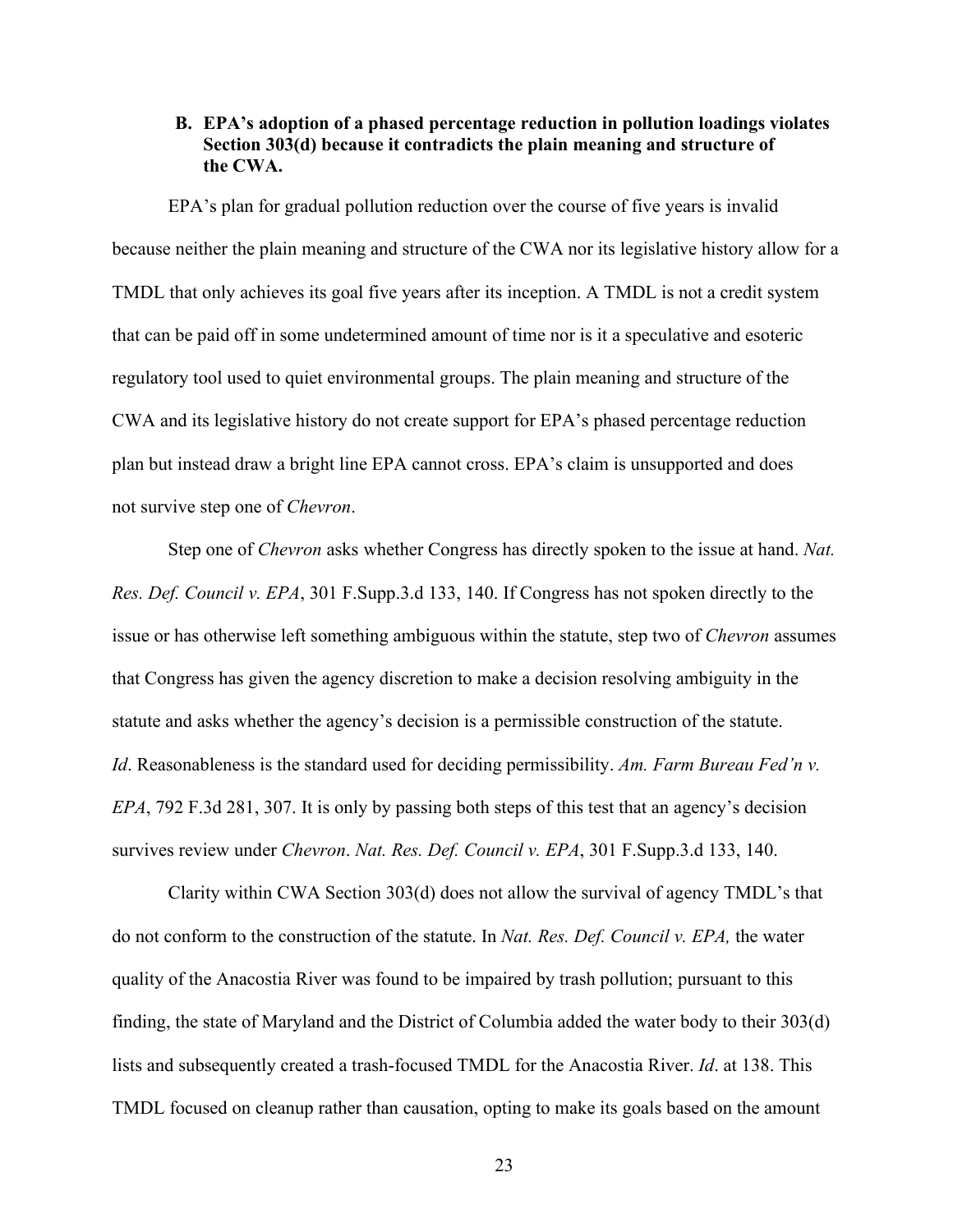of trash removed from the river rather than the amount prevented from entering the river in the first place. *Id.* at 139. The D.C. district court reasoned that nothing in the CWA suggests that the word "maximum" can mean "minimum," or that the word "load" can refer to a quantity of pollution that is removed from or that is prevented from entering a water body. *Id*. at 141. It accordingly held that the TMDL "runs afoul of the definition of "total maximum daily load" in both the CWA 33 U.S.C. Section 1313(d)(1)(C), and EPA's own regulations, 40 C.F.R. Section 130.2(i)" and does not survive review under *Chevron*. *Id*. at 142.

The CWA is a statute of hard deadlines that EPA may not administratively extend. In *Bethlehem Steel Corp. v. Train*, EPA issued a permit to Bethlehem Steel Co. that required it to meet final compliance levels. *Bethlehem Steel Corp. v. Train*, 544 F.2d 657, 659 (3d Cir. 1976). These compliance levels were based on effluent limitations and contained various compliance schedules including the statutory final date for compliance of July 1, 1977. EPA, after negotiation, allowed Bethlehem to essentially continue their current activity beyond the statutory deadline in the hopes that eventually compliance wood be achieved. *Id*. at 660. The Third Circuit ultimately held that EPA is without authority to create an extension for the July 1, 1977 deadline. *Id*. at 663. It reasoned that the legislative history indicates that the deadline is an inflexible target. *Id*. at 661.

EPA's TMDL does not survive judicial review under *Chevron* because the plain meaning and language of the CWA does not support a partial or phased TMDL. Just like in *Nat. Res. Def. Council v. EPA*—where the TMDL in question was deemed invalid because it ran afoul of the plain meaning of the term "total maximum daily load"—here, EPA's TMDL similarly disregards plain meaning with only its assumed discretion as support*. Nat. Res. Def. Council v. EPA*, 301 F.Supp.3d 133, 142. There is no statutory support for the term "total" within the phrase "total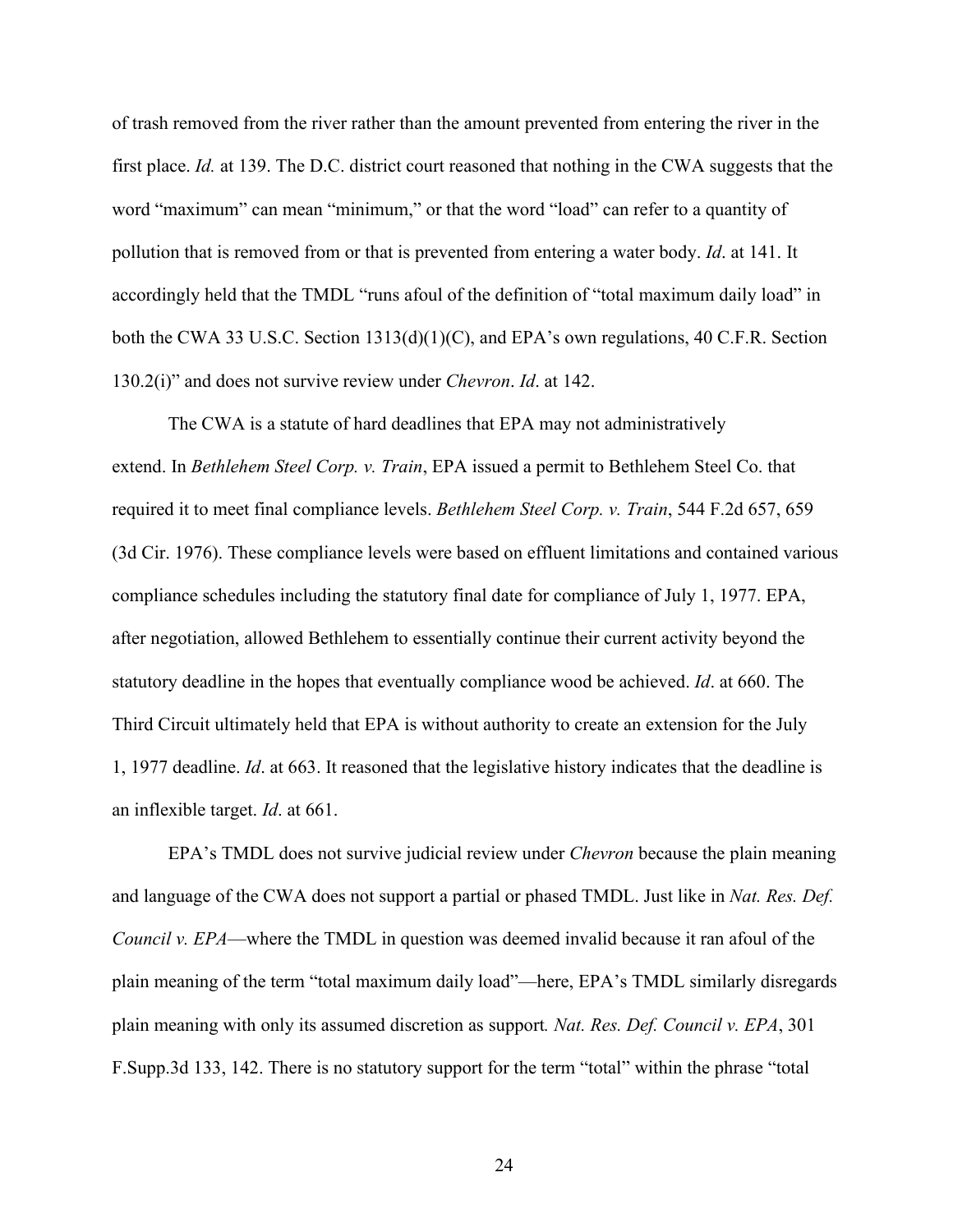maximum daily load" meaning "partial" or any other term in the context of a phase out plan. The existence of the term "total" within the phrase indicates that the limit is based on one value. Similarly, there is no statutory support for the term "maximum" meaning anything but maximum. A TMDL by design sets an upper limit. If the TMDL gets more restrictive year by year until some predestined value, every year leading up to this final value will fall short of this upper limit.

In addition to the plain meaning and language of Section 303(d) not providing any support for a phased percentage reduction, Congress has made it clear that the CWA is a statute of inflexible deadlines*. Bethlehem Steel Corp.*, 544 F.2d 657, 661. Like *Bethlehem Steel Corporation v. Train*, where EPA created a TMDL that essentially gave Bethlehem Steel an administrative extension to continue pollution past the hard statutory deadline of July 1, 1977; here, EPA has sought to give the state of New Union a five-year administrative extension for meeting WQS in Lake Chesaplain. *Id*. at 660. This, however, is unsupported. Congress made it clear that statutory extensions are unavailable at any time when it came to applying the law to existing facilities in the 70s. *Id*. at 662. This even applied if the facilities were experiencing economic hardship because of the CWA's mandates. *Id*. at 661-62. By allowing for a phased percentage reduction plan, EPA is essentially allowing the state of New Union to miss the target for as many as five years through administrative extension. If a statutory trigger during the immediate years following the Act's inception cannot be afforded an extension it would make little sense for an entity 50 years later to be allowed an extension based on nothing more than the whims of EPA.

Rather than implementing a stringent TMDL that has some teeth to it, EPA instead chose to roll over by essentially using its agency discretion to administratively greenlight continued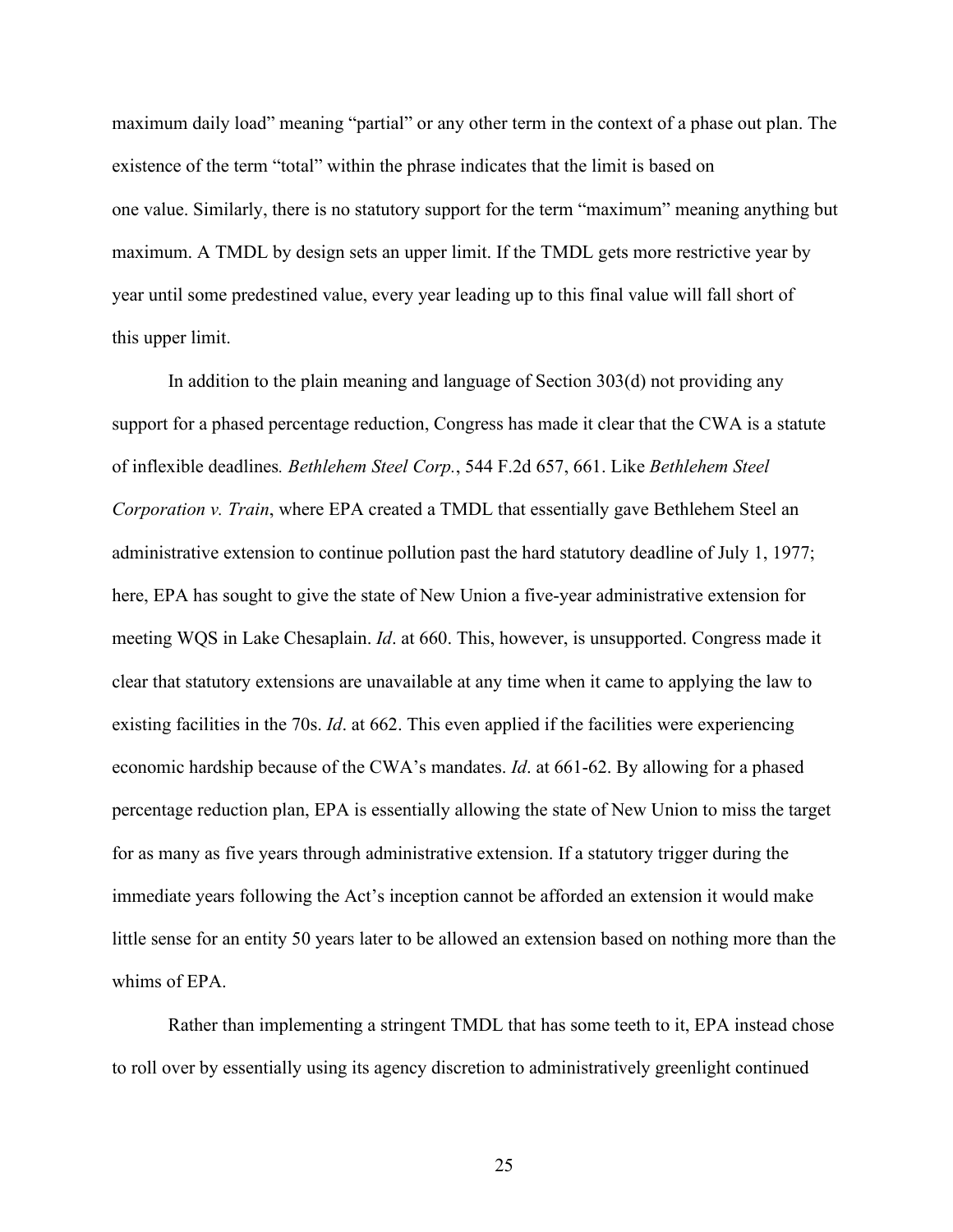over-pollution by the state of New Union and its constituents for as many as five years from now. The plain meaning and language of the CWA and its legislative history do not support EPA's phased percentage reduction plan. Therefore, it should not be afforded any of the deference that *Chevron* grants to agencies. Even if EPA can survive *Chevron* step one, it fails to weather step two because this is not a reasonable construction of the CWA. The CWA is devoid of any language indicating that a TMDL's goal can be completed five years after it is implemented. Therefore, this court should sustain the district court's determination that EPA's phased percentage reduction plan is in violation of CWA Section 303(d).

EPA's annual phased pollution reduction plan is not supported by the plain meaning and language of the CWA or its legislative history and is therefore in violation of Section 303(d).

## **IV. EPA's Creation of a Credit for Anticipated BMP Pollution Reductions Was Arbitrary and Capricious Because There Was No Reasonable Assurance of BMP Implementation.**

The district court erred in departing from the reasonable assurance standard stated in *Am. Farm Bureau Fed'n v. EPA*, 792 F.3d 281, and established in EPA guidance documents. *See e.g.* EPA, *Guidance for Water Quality-based Decisions: The TMDL Process* (Apr. 1991) https://www.epa.gov/sites/default/files/2018-10/documents/guidance-watertmdl-process.pdf [hereinafter *TMDL Guidance*]. Failing to require reasonable assurance of BMP implementation was arbitrary and capricious because it eroded EPA's ability to reasonably conclude that its TMDL would actually meet statutory requirements. The TMDL process is not merely a planning and information program, as the district court proposes. Rather, it is "the link between water quality standards assessment and water quality-based control actions." *Id.* at 1. Categorizing the TMDL program solely as a planning and information program would effectively sever this link and not allow for effective implementation. Furthermore, failure to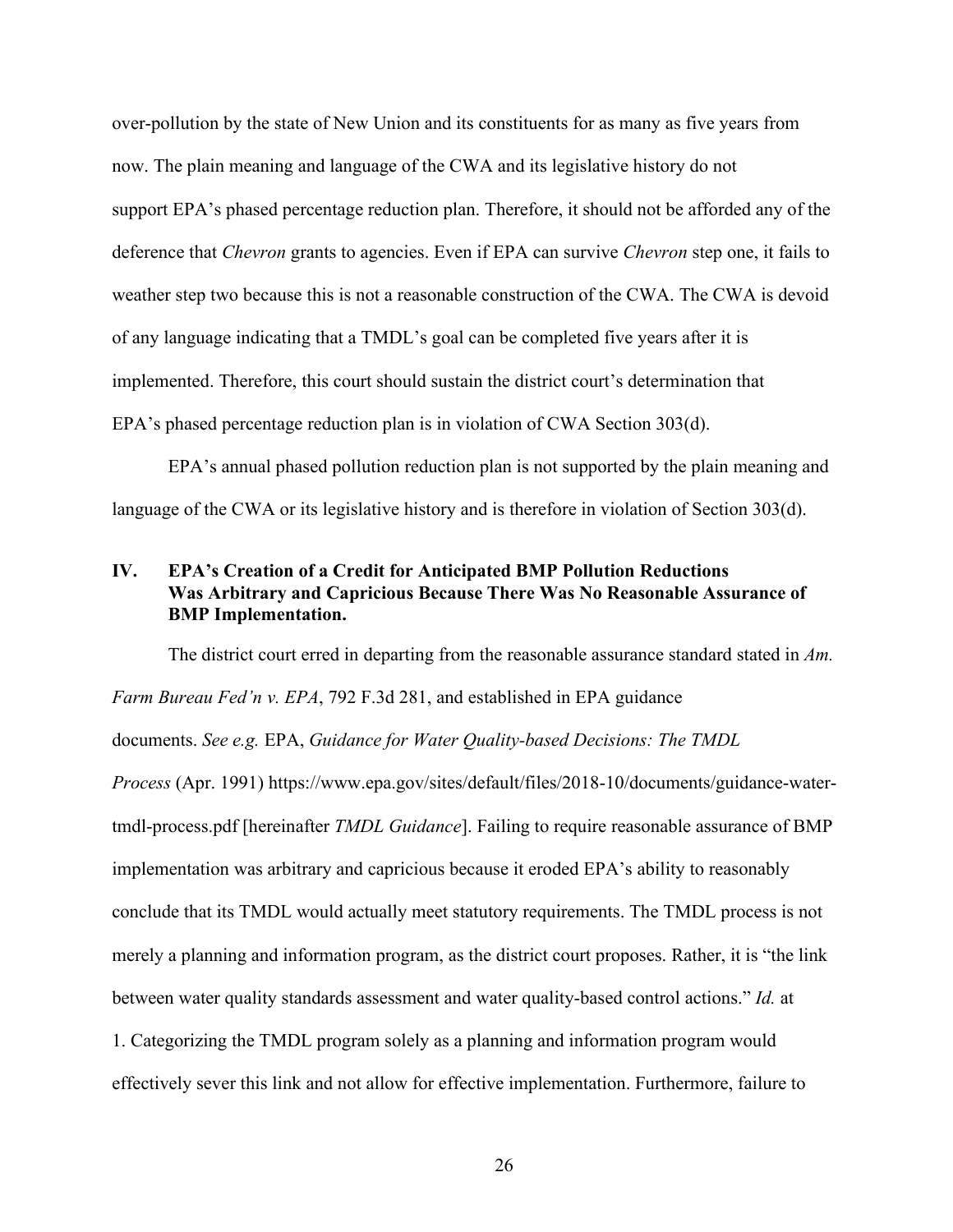adopt the "reasonable assurance" standard likewise breaks this link as it creates uncertainty in the planning and allocation process that does harm to the reasonable implementation of methods to reduce effluent loading.

The standard of review for agency actions is the arbitrary and capricious standard. *See Citizens to Preserve Overton Park, Inc. v. Volpe*, 401 U.S 402, 416 (1971). Under this standard, a reviewing court may set aside an agency rule if it determines that the rule is irrational and not based on consideration of the relevant factors. *Motor Vehicle Mfrs. Ass'n of U.S., Inc. v. State Farm Mut. Auto. Ins. Co.*, 463 U.S. 29, 42-43 (1983). A court must declare a rule to be arbitrary and capricious in instances where the agency has entirely failed to consider an important aspect of the problem or has provided a solution that is so implausible that it could not be explained as a difference in view or the expert opinion of the agency. *Id*. at 43.

The CWA requires that TMDLs be set "at a level necessary to implement the applicable water quality standards." 33 U.S.C.  $\S$  1313(d)(1)(c). When determining appropriate requirements governing a rulemaking, the EPA must exercise "reasoned" decision-making. *Am. Farm Bureau Fed'n v. EPA,* 559 F.3d 512, 530 (D.C. Cir. 2009). The "reasonable assurance" requirement aids in this by providing EPA with the means to proceed based on the assumption that state proposals will actually "implement the applicable water quality standards." *Am. Farm Bureau Fed'n v. EPA*, 792 F.3d 281, 300. This in turn allows EPA to "exercise reasoned judgment" in evaluating proposed standards consistently with the CWA. *Ctr. for Biological Diversity v. EPA*, 749 F.3d 1079, 1087 (D.C. Cir. 2014). It is arbitrary and capricious when EPA creates standards after determining that available information is insufficient to reasonably determine that the proposed standard achieves statutory requirements. *Motor Vehicle Mfrs. Ass'n v. State Farm Mut. Auto. Ins. Co.*, 463 U.S. 29,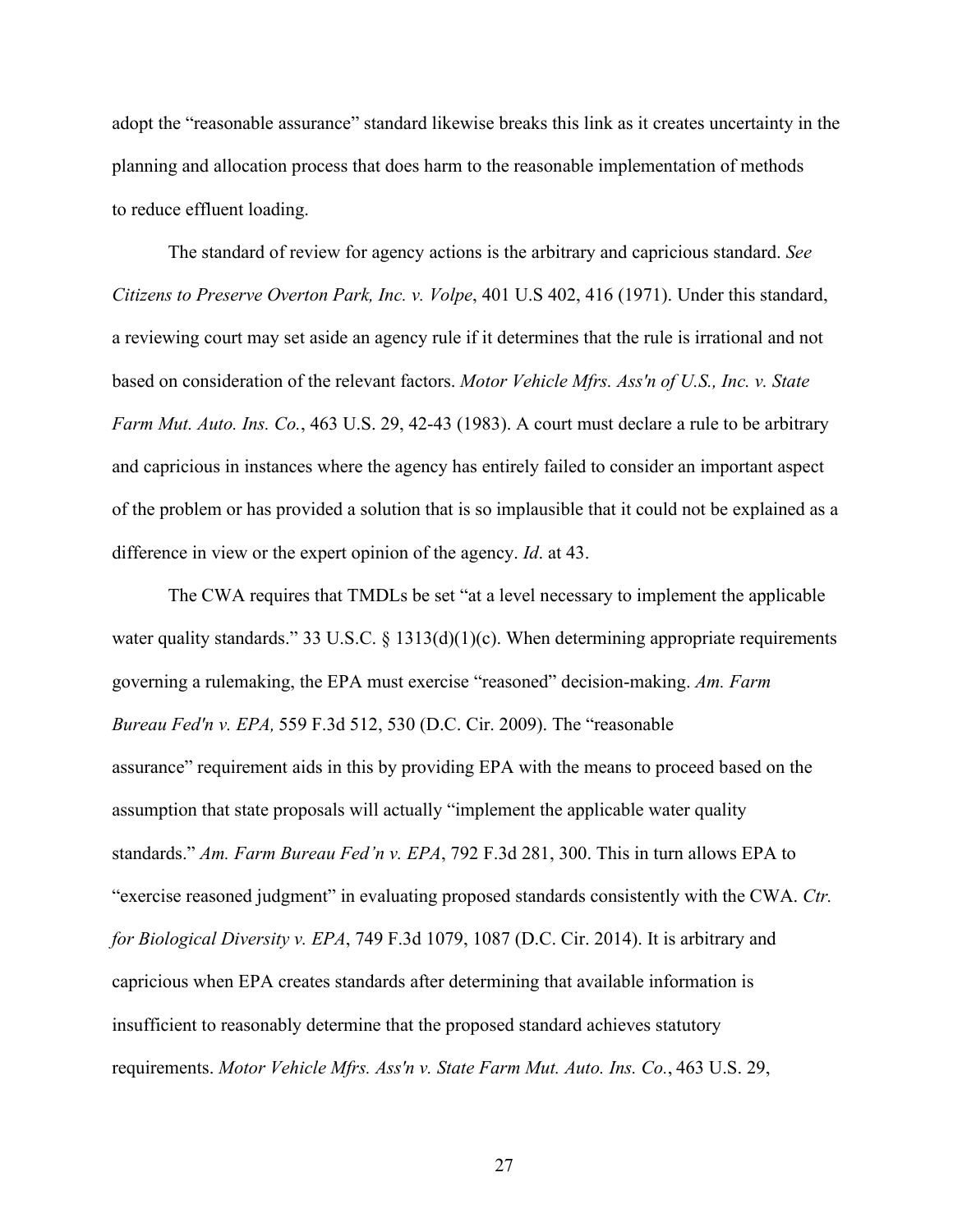43. Although Courts generally defer to an agency's interpretation of its own regulations, such deference is not due when the interpretation clearly contradicts an agency's reasoned considerations on the subject. *Auer v. Robbins*, 519 U.S. 451.

### **A. The credit for anticipated pollution reductions was arbitrary and capricious because the lack of reasonable assurance did not permit a reasoned judgment that the TMDL would achieve statutory requirements.**

EPA's adoption of a credit for anticipated BMP pollution reductions was arbitrary and capricious because the lack of reasonable assurance of BMP implementation introduced substantial uncertainty about whether the TMDL would actually achieve the statutory requirements. TMDLs must be set "at a level necessary to implement the applicable water quality standards." 33 U.S.C.  $\S$  1313(d)(1)(C). This statutory requirement means that EPA is required to reasonably judge that any proposed TMDL will meet the applicable water quality standards. Creating a TMDL when there is substantial uncertainty eroding the base of such a reasoned judgment is arbitrary and capricious.

The "reasonable assurance" requirement is fundamental to allowing reasoned judgment because it allows EPA to confidently assume that the TMDL will meet statutory requirements. *Am. Farm Bureau Fed'n v. EPA*, 792 F.3d 281, 300. EPA's own guidance states that "where there are not reasonable assurances, under the CWA, the entire load reduction must be assigned to point sources." TMDL Guidance at 15. This implies that without reasonable assurance, the only way to meet statutory requirements is to assign the entire load reduction to point sources, which EPA has statutory authority to regulate. In this instance, however, EPA has assigned load reductions to nonpoint sources without reasonable assurance that the recommended BMPs will be implemented. In reality, EPA has reasonable assurance that the recommended BMPs will *not* be implemented, as is evident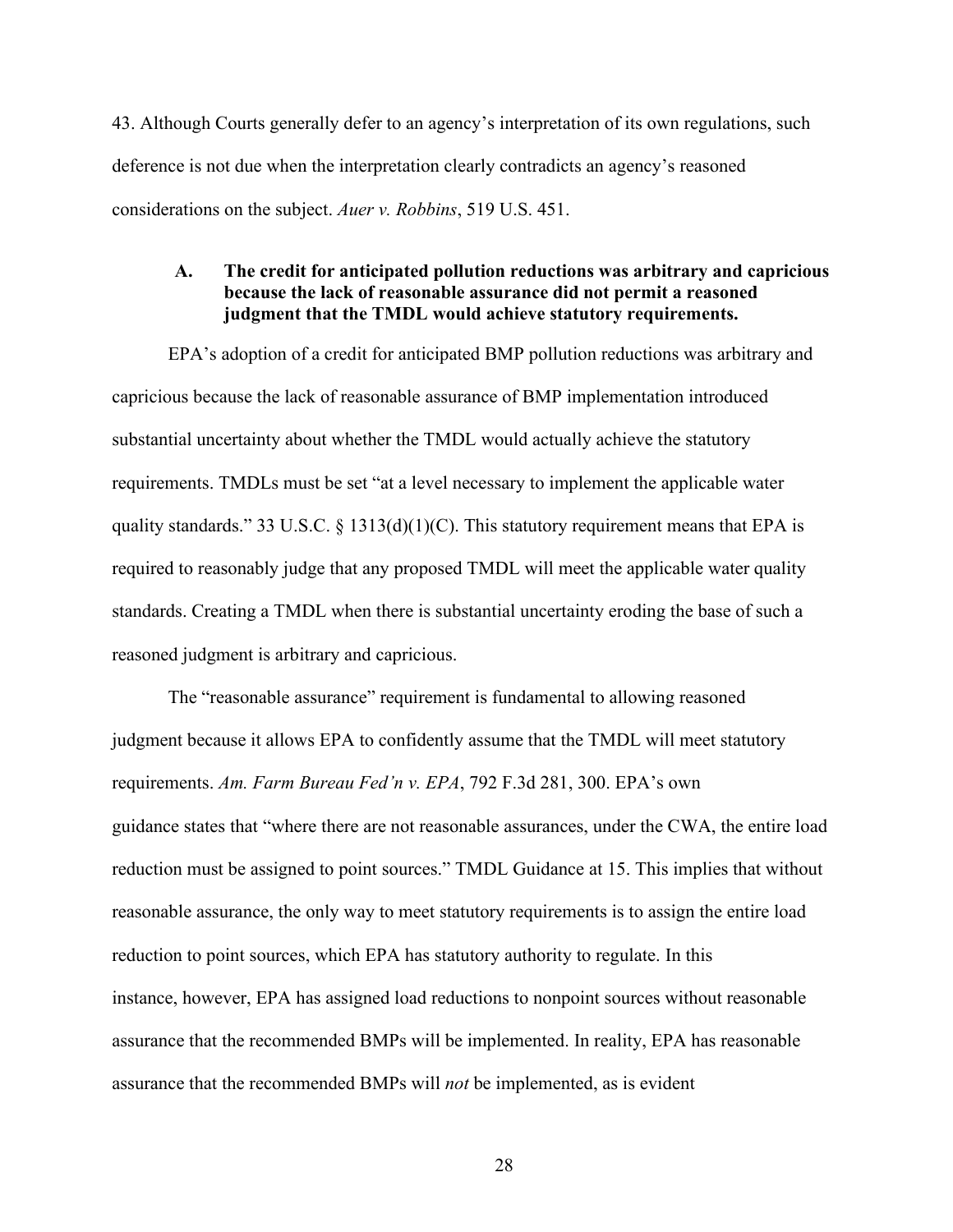from the development process of the Lake Chesaplain TMDL. The record indicates that industry will not adopt the BMPs voluntarily and that the State will not force them to. Record at 9. Based on this, according to EPA's own guidance, the entire load reduction must be assigned to point sources

However, the TMDL cannot be achieved without assigning load reductions to nonpoint sources. The maximum load for phosphorus is 120 mt and the existing loading was calculated at 180 mt. *Id*. at 8. This 180 mt is derived from a combination of 32.3 mt from natural background sources, 61.9 mt from point sources, and 85.8 mt from nonpoint sources. *Id*. at 8-9. Without implementation of BMPs to reduce the loading from nonpoint sources, effluence from point sources would have to be almost entirely eliminated to meet the standard. Even if the point sources were to be eliminated, the standard would be barely achieved at 118.1 mt and this likely would not be sufficient to account for seasonal variance or the margin of safety required. Furthermore, complete elimination of point source effluents would likely require the shutdown of the Chesaplain Mills Sewage Treatment Plant, which is not a reasonable alternative given the necessity of sewage treatment plants for municipal water systems. To this end, the only plausible means of reducing phosphorus loading is by reducing both point and nonpoint sources, and the only way before us to reduce nonpoint source loading is through implementation of BMPs.

The adoption of the credit to make point source wasteload allocations less stringent without reasonable assurance of BMP implementation essentially sabotaged the integrity of the TMDL. The lack of reasonable assurance of BMP implementation introduced substantial uncertainty that the TMDL would actually meet statutory requirements. EPA here has proposed to achieve the WQS by arbitrarily providing a loading maximum and blithely assuming that point and nonpoint source operators will yield to it, even though the record indicates that is incredibly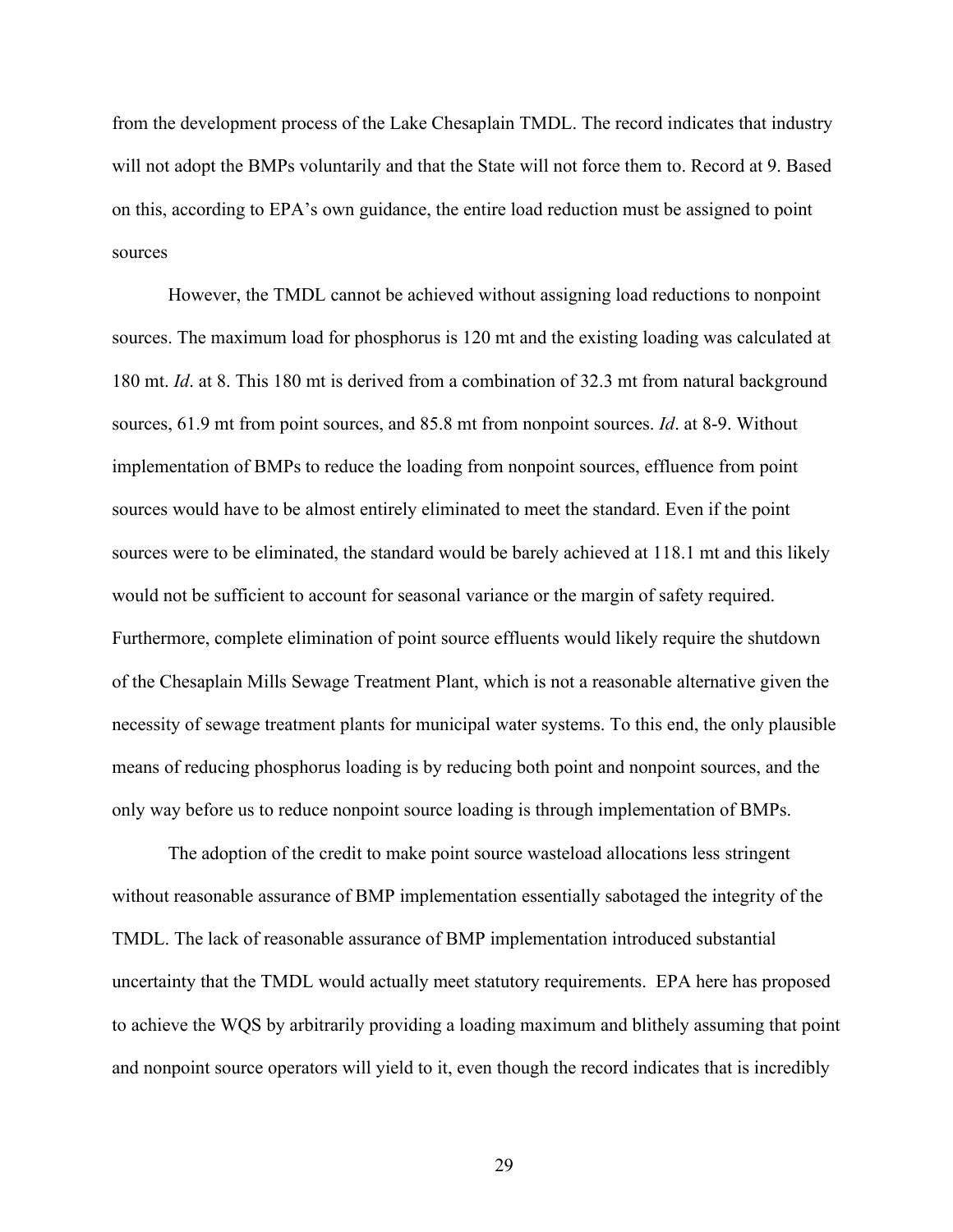unlikely. It is facially implausible that this TMDL will achieve its statutory requirements and impossible to conclude that this was anything more than an arbitrary action by EPA. This court should find this action to be arbitrary and capricious because EPA has created a standard where available information shows that it is unlikely to achieve statutory requirements.

#### **B. Deference to EPA's interpretation of its regulations is unwarranted because the interpretation does not reflect the agency's fair and considered judgment.**

Although the district court correctly ascribes significant judicial deference to the arbitrary and capricious standard of review, the *Auer* doctrine provides instances wherein such deference is not warranted. Specifically, courts should not defer to an agency's interpretation of its own regulations when the interpretation is "plainly erroneous or inconsistent with the regulation." *Auer v. Robbins*, 519 U.S. 451. Furthermore, interpretations of an ambiguous regulation must reflect the agency's "fair and considered judgment." *Id*. at 462. *See also Mason v. Shinseki*, 743 F.3d 1370, 1374-75 (Fed.Cir. 2014).

The TMDL system is built on a hierarchy of vague rules. The CWA provides little guidance beyond merely requiring a TMDL to be established at a level necessary to implement the applicable WQS. *See* 33 U.S.C. § 1313 (d)(1)(C). The next tier of rules, EPA regulations, distill the TMDL concept further, but still leave significant gaps that must be filled to create a workable concept. 40 C.F.R. Section 130.2(i) defines a TMDL as "the sum" of WLAS and LAs. This suggests that a TMDL is merely a number; however, numbers are useless without context. The regulations try to remedy this by providing that "TMDLs can be expressed in terms of either mass per time, toxicity, or other appropriate measure." Mass per time provides a wide range of options to choose from; grams per year, tons per day, kilograms per hour, and many other combinations satisfy this definition. The regulation also provides that they can be expressed in terms of an "other appropriate measure" but gives no hint as to what constitutes such a measure.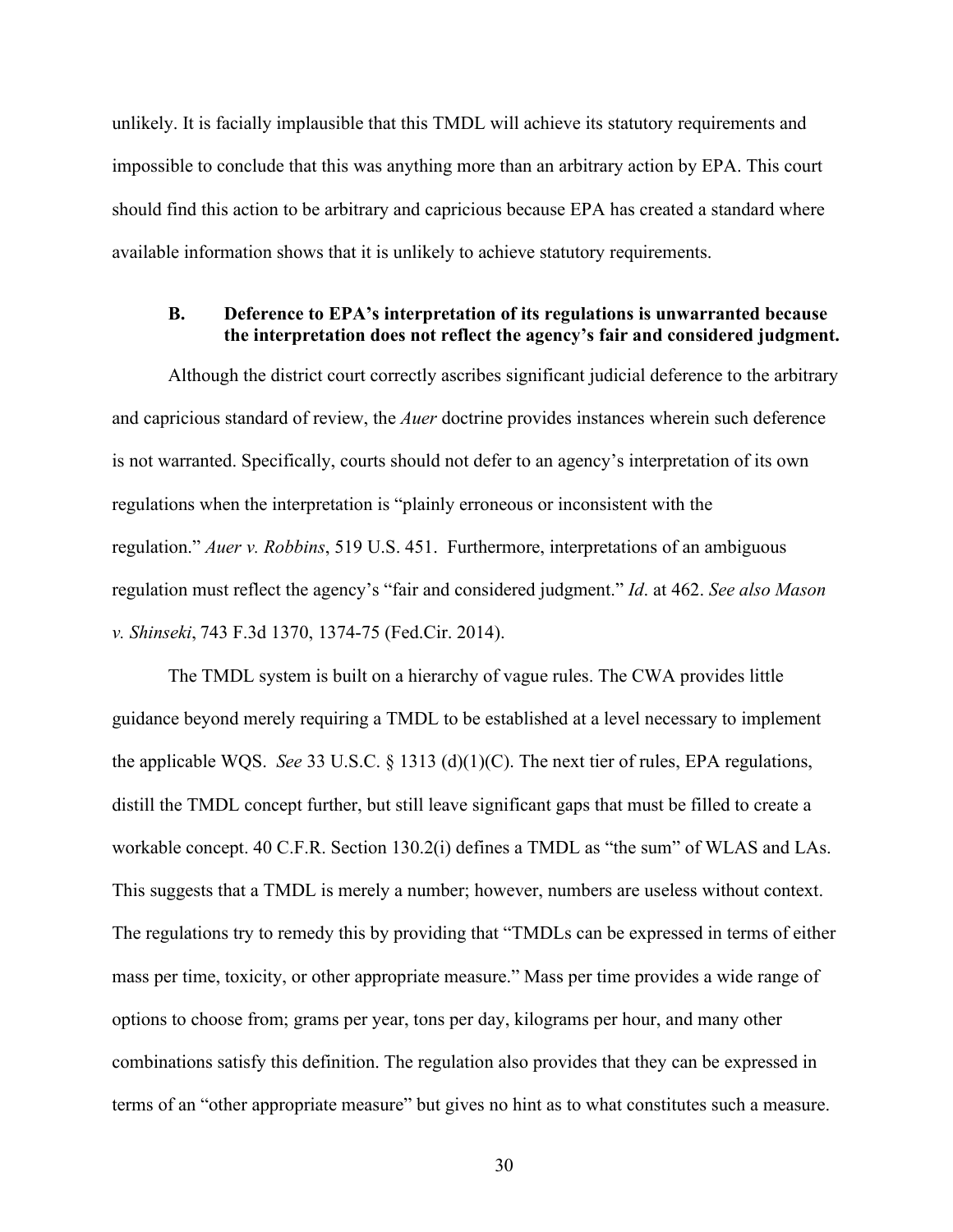The regulation at issue here is likewise ambiguous. At the center of 40 C.F.R Section 130.2(i) is the phrase "If [BMPs]. . . make more stringent load allocations practicable, then wasteload allocations can be made less stringent." The word "practicable" especially calls to mind significant questions. The regulation does not quantify *how* practicable, or achievable, such stringent load allocations must be. However, as previously stated, it is arbitrary and capricious for EPA to create a standard when it is highly uncertain that it will achieve statutory requirements. To that end, although there is no threshold of practicability spelled out in the regulation, EPA has multiple guidance documents that suggest that "reasonable assurance" is a necessary requirement to bridge the gap between a load allocation being merely "practicable" and actual achievement of statutory requirements.

EPA's fair and considered judgement is that TMDLs require reasonable assurance, and this has been true since at least 1991. *See* TMDL Guidance. Guidance currently posted on EPA's website includes a TMDL review checklist which includes a box marked "reasonable assurances" and space to indicate if it is adequate. EPA, *Guidelines for Reviewing TMDLs Under Existing Regulations Issued in 1992* (May 20, 2002),

https://www.epa.gov/sites/default/files/2015-

10/documents/2002\_06\_04\_tmdl\_guidance\_final52002.pdf (accessed Nov. 11, 2021). Furthermore, the district court erred in asserting that the "reasonable assurance" standard had never been adopted by the EPA via notice-and-comment rulemaking. In 2000, EPA promulgated a sweeping overhaul of its CWA regulations. Among other measures meant to expand and solidify TMDLs, EPA specifically included a requirement of "reasonable assurances" as a condition for approval of TMDLs. *See* 65 Fed. Reg. 43,486, 43,597-600 (July 13, 2000). Congress prevented EPA from implementing the rule via an appropriations rider and a